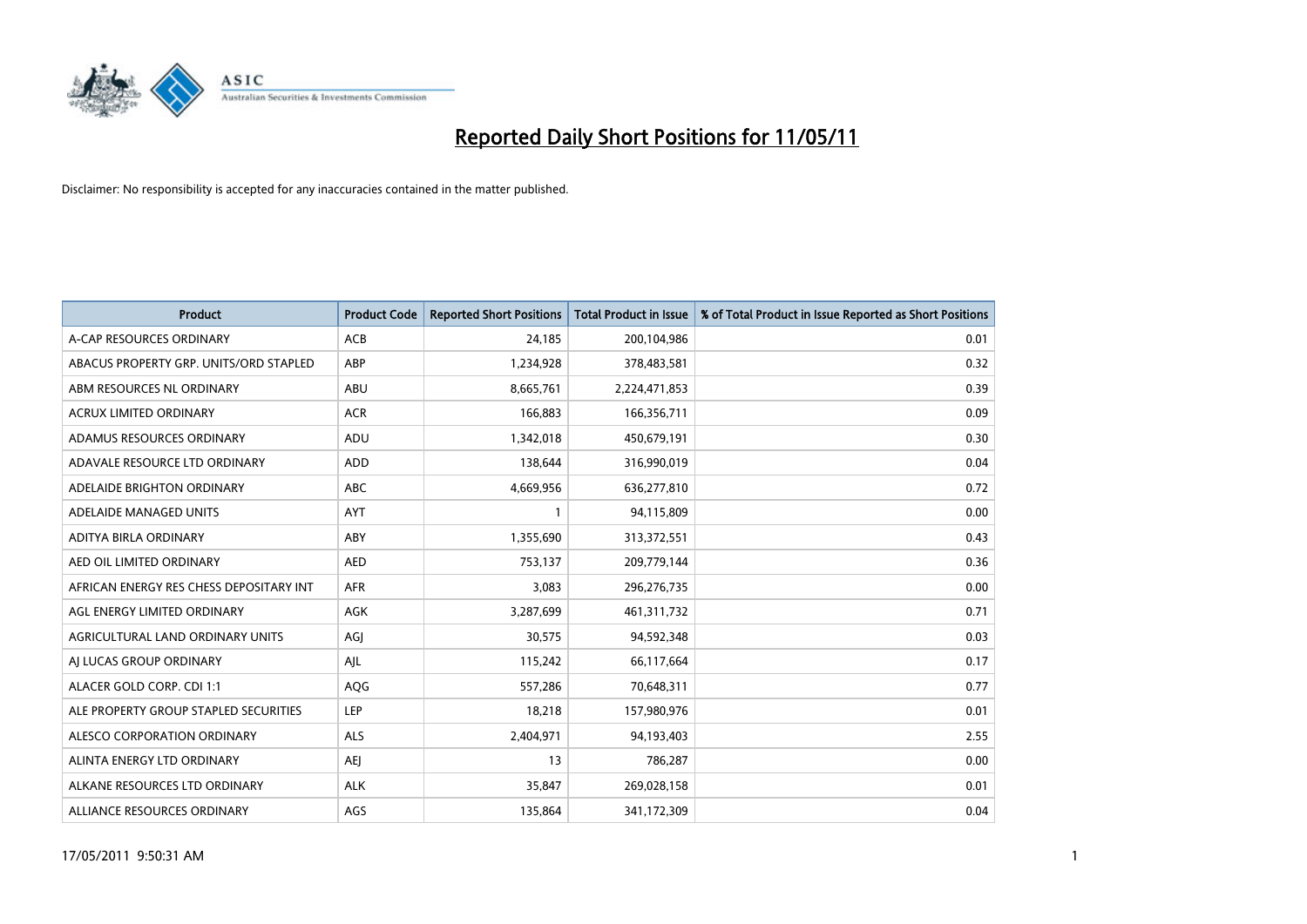

| <b>Product</b>                         | <b>Product Code</b> | <b>Reported Short Positions</b> | <b>Total Product in Issue</b> | % of Total Product in Issue Reported as Short Positions |
|----------------------------------------|---------------------|---------------------------------|-------------------------------|---------------------------------------------------------|
| ALLIED GOLD LIMITED ORDINARY           | <b>ALD</b>          | 1,302,608                       | 1,198,537,554                 | 0.11                                                    |
| ALTONA MINING LTD ORDINARY             | <b>AOH</b>          | 500,000                         | 472,133,029                   | 0.11                                                    |
| ALUMINA LIMITED ORDINARY               | <b>AWC</b>          | 23,302,677                      | 2,440,196,187                 | 0.95                                                    |
| AMADEUS ENERGY ORDINARY                | AMU                 | 454,000                         | 300,288,855                   | 0.15                                                    |
| AMALGAMATED HOLDINGS ORDINARY          | AHD                 | 13,326                          | 157,461,063                   | 0.01                                                    |
| AMCOR LIMITED ORDINARY                 | <b>AMC</b>          | 8,012,337                       | 1,227,416,280                 | 0.62                                                    |
| AMP LIMITED ORDINARY                   | AMP                 | 10,560,380                      | 2,789,686,764                 | 0.35                                                    |
| AMPELLA MINING ORDINARY                | <b>AMX</b>          | 411,882                         | 203,285,108                   | 0.20                                                    |
| ANGLOGOLD ASHANTI CDI 5:1              | AGG                 | 11,353                          | 89,207,765                    | 0.01                                                    |
| ANSELL LIMITED ORDINARY                | <b>ANN</b>          | 4,112,047                       | 133,011,550                   | 3.09                                                    |
| ANTARES ENERGY LTD ORDINARY            | <b>AZZ</b>          | 101,632                         | 275,000,000                   | 0.04                                                    |
| ANZ BANKING GRP LTD ORDINARY           | ANZ                 | 5,722,476                       | 2,596,524,283                 | 0.20                                                    |
| APA GROUP STAPLED SECURITIES           | <b>APA</b>          | 6,777,754                       | 556,193,951                   | 1.20                                                    |
| APEX MINERALS NL ORDINARY              | <b>AXM</b>          | 885,146                         | 5,550,243,713                 | 0.02                                                    |
| APN EUROPEAN RETAIL UNITS STAPLED SEC. | <b>AEZ</b>          | 11,832                          | 544,910,660                   | 0.00                                                    |
| APN NEWS & MEDIA ORDINARY              | <b>APN</b>          | 23,323,480                      | 618,568,292                   | 3.76                                                    |
| AQUARIUS PLATINUM. ORDINARY            | <b>AOP</b>          | 1,802,240                       | 470,070,802                   | 0.37                                                    |
| AQUILA RESOURCES ORDINARY              | <b>AQA</b>          | 4,121,166                       | 374,368,499                   | 1.11                                                    |
| ARAFURA RESOURCE LTD ORDINARY          | <b>ARU</b>          | 5,193,515                       | 367,980,342                   | 1.42                                                    |
| ARB CORPORATION ORDINARY               | <b>ARP</b>          | 4,913                           | 72,481,302                    | 0.00                                                    |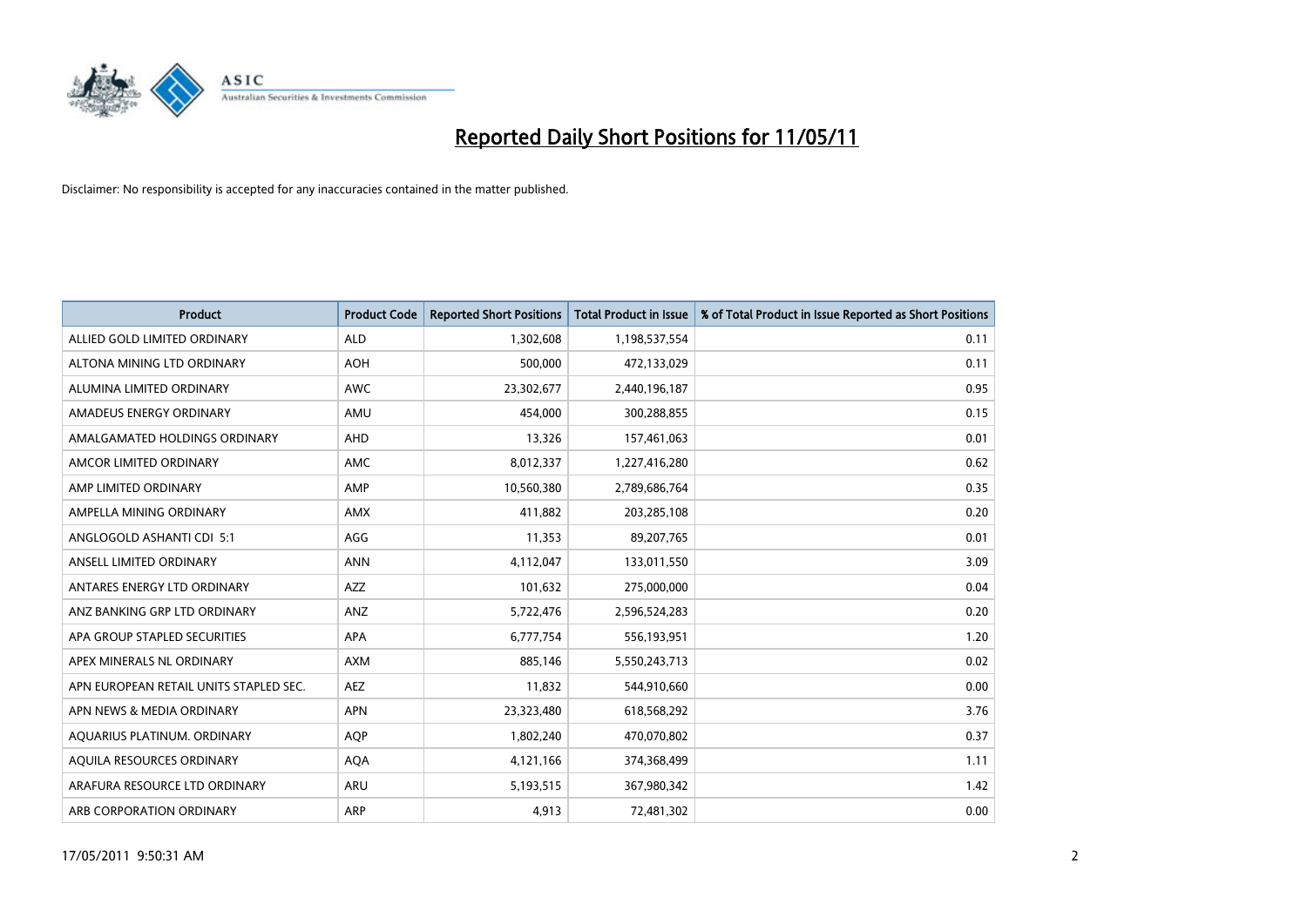

| <b>Product</b>                          | <b>Product Code</b> | <b>Reported Short Positions</b> | <b>Total Product in Issue</b> | % of Total Product in Issue Reported as Short Positions |
|-----------------------------------------|---------------------|---------------------------------|-------------------------------|---------------------------------------------------------|
| ARDENT LEISURE GROUP STAPLED SECURITIES | AAD                 | 690,680                         | 318,147,978                   | 0.20                                                    |
| ARISTOCRAT LEISURE ORDINARY             | ALL                 | 37,772,225                      | 536,480,307                   | 7.05                                                    |
| ASCIANO LIMITED ORDINARY                | <b>AIO</b>          | 27,733,367                      | 2,926,103,883                 | 0.96                                                    |
| ASG GROUP LIMITED ORDINARY              | <b>ASZ</b>          | 68,401                          | 169,117,796                   | 0.04                                                    |
| ASPEN GROUP ORD/UNITS STAPLED           | <b>APZ</b>          | 1,072,371                       | 575,907,977                   | 0.18                                                    |
| ASPIRE MINING LTD ORDINARY              | <b>AKM</b>          | 7,958                           | 539,971,483                   | 0.00                                                    |
| ASTON RES LTD ORDINARY                  | <b>AZT</b>          | 11,942                          | 204,527,604                   | 0.00                                                    |
| ASTRO JAP PROP GROUP STAPLED SECURITIES | AJA                 | 20,188                          | 58,445,002                    | 0.04                                                    |
| ASX LIMITED ORDINARY                    | <b>ASX</b>          | 1,311,180                       | 175,136,729                   | 0.75                                                    |
| ATLANTIC LIMITED ORDINARY               | ATI                 | 519,417                         | 113,179,279                   | 0.46                                                    |
| ATLAS IRON LIMITED ORDINARY             | <b>AGO</b>          | 1,453,529                       | 823,820,142                   | 0.16                                                    |
| AURORA MINERALS LTD ORDINARY            | ARM                 | 416                             | 104,167,499                   | 0.00                                                    |
| AURORA OIL & GAS ORDINARY               | <b>AUT</b>          | 4,566,458                       | 403,687,342                   | 1.11                                                    |
| <b>AUSDRILL LIMITED ORDINARY</b>        | <b>ASL</b>          | 113,119                         | 300,677,909                   | 0.03                                                    |
| AUSENCO LIMITED ORDINARY                | AAX                 | 3,211,085                       | 122,987,022                   | 2.61                                                    |
| <b>AUSTAL LIMITED ORDINARY</b>          | ASB                 | 201,866                         | 188,069,638                   | 0.10                                                    |
| AUSTAR UNITED ORDINARY                  | <b>AUN</b>          | 2,652,470                       | 1,271,389,658                 | 0.19                                                    |
| <b>AUSTBROKERS HOLDINGS ORDINARY</b>    | <b>AUB</b>          | 2                               | 54,658,736                    | 0.00                                                    |
| AUSTIN ENGINEERING ORDINARY             | <b>ANG</b>          | 11,829                          | 71,714,403                    | 0.01                                                    |
| <b>AUSTRALAND ASSETS ASSETS</b>         | AAZPB               | 1,168                           | 2,750,000                     | 0.04                                                    |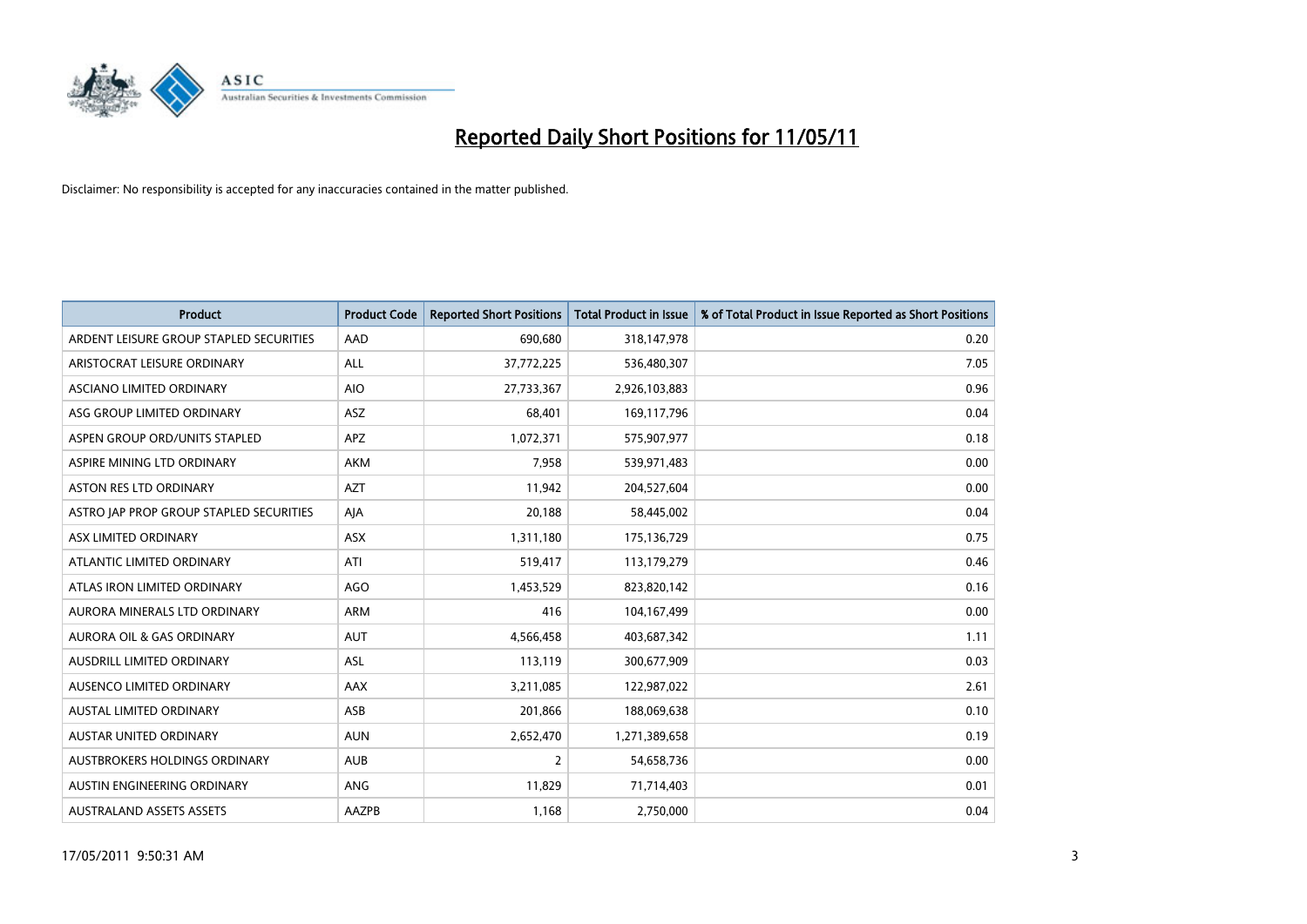

| <b>Product</b>                       | <b>Product Code</b> | <b>Reported Short Positions</b> | <b>Total Product in Issue</b> | % of Total Product in Issue Reported as Short Positions |
|--------------------------------------|---------------------|---------------------------------|-------------------------------|---------------------------------------------------------|
| AUSTRALAND PROPERTY STAPLED SECURITY | <b>ALZ</b>          | 785,420                         | 576,846,597                   | 0.12                                                    |
| AUSTRALIAN AGRICULT. ORDINARY        | AAC                 | 5,540,065                       | 264,264,459                   | 2.07                                                    |
| <b>AUSTRALIAN EDUCATION UNITS</b>    | <b>AEU</b>          | 625.000                         | 175,465,397                   | 0.36                                                    |
| AUSTRALIAN FOUNDAT, ORDINARY         | AFI                 | 1,466                           | 1,016,903,220                 | 0.00                                                    |
| AUSTRALIAN INFRASTR, UNITS/ORDINARY  | <b>AIX</b>          | 1,209,788                       | 620,733,944                   | 0.19                                                    |
| AUSTRALIAN MINES LTD ORDINARY        | <b>AUZ</b>          | 1,400,000                       | 576,910,315                   | 0.24                                                    |
| AUSTRALIAN PHARM, ORDINARY           | API                 | 552,733                         | 488,115,883                   | 0.10                                                    |
| AUTOMOTIVE HOLDINGS ORDINARY         | AHE                 | 79,396                          | 226,387,577                   | 0.03                                                    |
| AVEXA LIMITED ORDINARY               | <b>AVX</b>          | 243,657                         | 847,688,779                   | 0.03                                                    |
| AWE LIMITED ORDINARY                 | <b>AWE</b>          | 1,897,479                       | 521,871,941                   | 0.37                                                    |
| AZUMAH RESOURCES ORDINARY            | <b>AZM</b>          | 245,104                         | 275,196,055                   | 0.09                                                    |
| <b>BANDANNA ENERGY ORDINARY</b>      | <b>BND</b>          | 184,554                         | 426,515,482                   | 0.04                                                    |
| BANK OF QUEENSLAND. ORDINARY         | <b>BOO</b>          | 4,718,551                       | 222,072,957                   | 2.10                                                    |
| <b>BANNERMAN RESOURCES ORDINARY</b>  | <b>BMN</b>          | 316,544                         | 234,435,934                   | 0.13                                                    |
| <b>BASE RES LIMITED ORDINARY</b>     | <b>BSE</b>          | 64,788                          | 161,841,114                   | 0.04                                                    |
| BATHURST RESOURCES ORDINARY          | <b>BTU</b>          | 5,970,783                       | 666,141,330                   | 0.89                                                    |
| BAUXITE RESOURCE LTD ORDINARY        | <b>BAU</b>          | 109,797                         | 235,379,896                   | 0.05                                                    |
| BC IRON LIMITED ORDINARY             | <b>BCI</b>          | 23,669                          | 94,361,000                    | 0.02                                                    |
| BEACH ENERGY LIMITED ORDINARY        | <b>BPT</b>          | 2,432,568                       | 1,102,788,311                 | 0.21                                                    |
| BEADELL RESOURCE LTD ORDINARY        | <b>BDR</b>          | 1,073,093                       | 622,147,828                   | 0.16                                                    |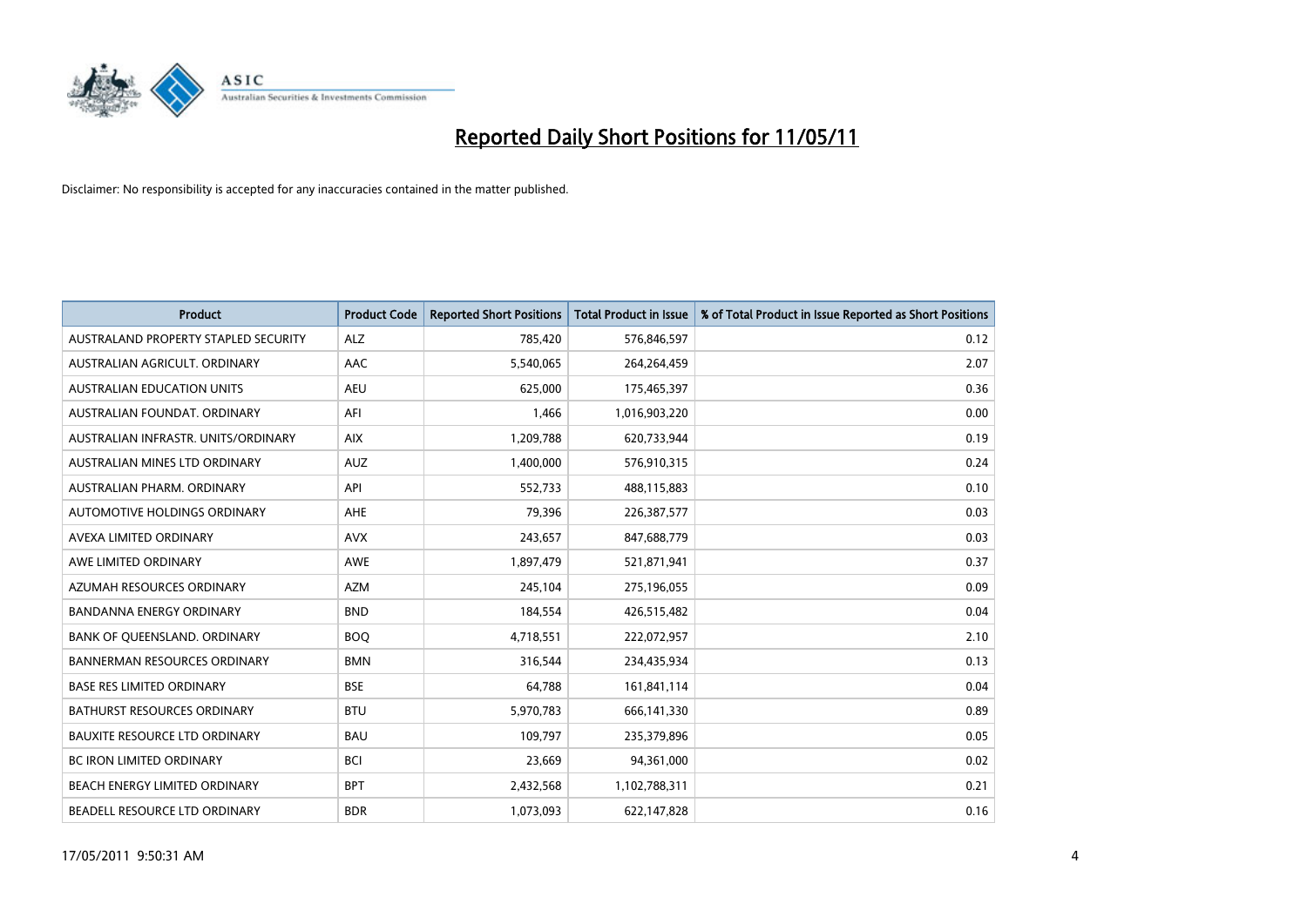

| <b>Product</b>                       | <b>Product Code</b> | <b>Reported Short Positions</b> | <b>Total Product in Issue</b> | % of Total Product in Issue Reported as Short Positions |
|--------------------------------------|---------------------|---------------------------------|-------------------------------|---------------------------------------------------------|
| BENDIGO AND ADELAIDE ORDINARY        | <b>BEN</b>          | 5,710,471                       | 360,268,130                   | 1.59                                                    |
| BERKELEY RESOURCES ORDINARY          | <b>BKY</b>          | 343,057                         | 174,298,273                   | 0.19                                                    |
| BETASHARES ASX FIN ETF UNITS         | <b>OFN</b>          | 38,500                          | 4,509,251                     | 0.85                                                    |
| BETASHARES ASX RES ETF UNITS         | <b>ORE</b>          | 198,220                         | 4,519,432                     | 4.39                                                    |
| BHP BILLITON LIMITED ORDINARY        | <b>BHP</b>          | 42,347,158                      | 3,209,181,688                 | 1.25                                                    |
| <b>BILLABONG ORDINARY</b>            | <b>BBG</b>          | 15,701,407                      | 254,037,587                   | 6.17                                                    |
| <b>BIOTA HOLDINGS ORDINARY</b>       | <b>BTA</b>          | 2,107,670                       | 181,417,556                   | 1.15                                                    |
| <b>BISALLOY STEEL ORDINARY</b>       | <b>BIS</b>          | 84,480                          | 216,455,965                   | 0.04                                                    |
| BKI INVESTMENT LTD ORDINARY          | BKI                 | 508                             | 422,863,407                   | 0.00                                                    |
| <b>BLACKTHORN RESOURCES ORDINARY</b> | <b>BTR</b>          | 35,848                          | 122,918,000                   | 0.03                                                    |
| <b>BLUESCOPE STEEL LTD ORDINARY</b>  | <b>BSL</b>          | 45,803,719                      | 1,842,207,385                 | 2.50                                                    |
| <b>BOART LONGYEAR ORDINARY</b>       | <b>BLY</b>          | 5,427,118                       | 461,163,412                   | 1.19                                                    |
| <b>BOOM LOGISTICS ORDINARY</b>       | <b>BOL</b>          | 337,999                         | 461,500,712                   | 0.07                                                    |
| BORAL LIMITED, ORDINARY              | <b>BLD</b>          | 28,801,347                      | 729,925,990                   | 3.93                                                    |
| BOTSWANA METALS LTD ORDINARY         | <b>BML</b>          | 7,000                           | 143,717,013                   | 0.00                                                    |
| <b>BOW ENERGY LIMITED ORDINARY</b>   | <b>BOW</b>          | 3,779,104                       | 349,417,229                   | 1.07                                                    |
| <b>BRADKEN LIMITED ORDINARY</b>      | <b>BKN</b>          | 1,355,430                       | 142,829,226                   | 0.93                                                    |
| <b>BRAMBLES LIMITED ORDINARY</b>     | <b>BXB</b>          | 12,276,424                      | 1,479,302,746                 | 0.79                                                    |
| <b>BREVILLE GROUP LTD ORDINARY</b>   | <b>BRG</b>          | 2,739                           | 129,995,322                   | 0.00                                                    |
| <b>BRICKWORKS LIMITED ORDINARY</b>   | <b>BKW</b>          | 14.467                          | 147,567,333                   | 0.01                                                    |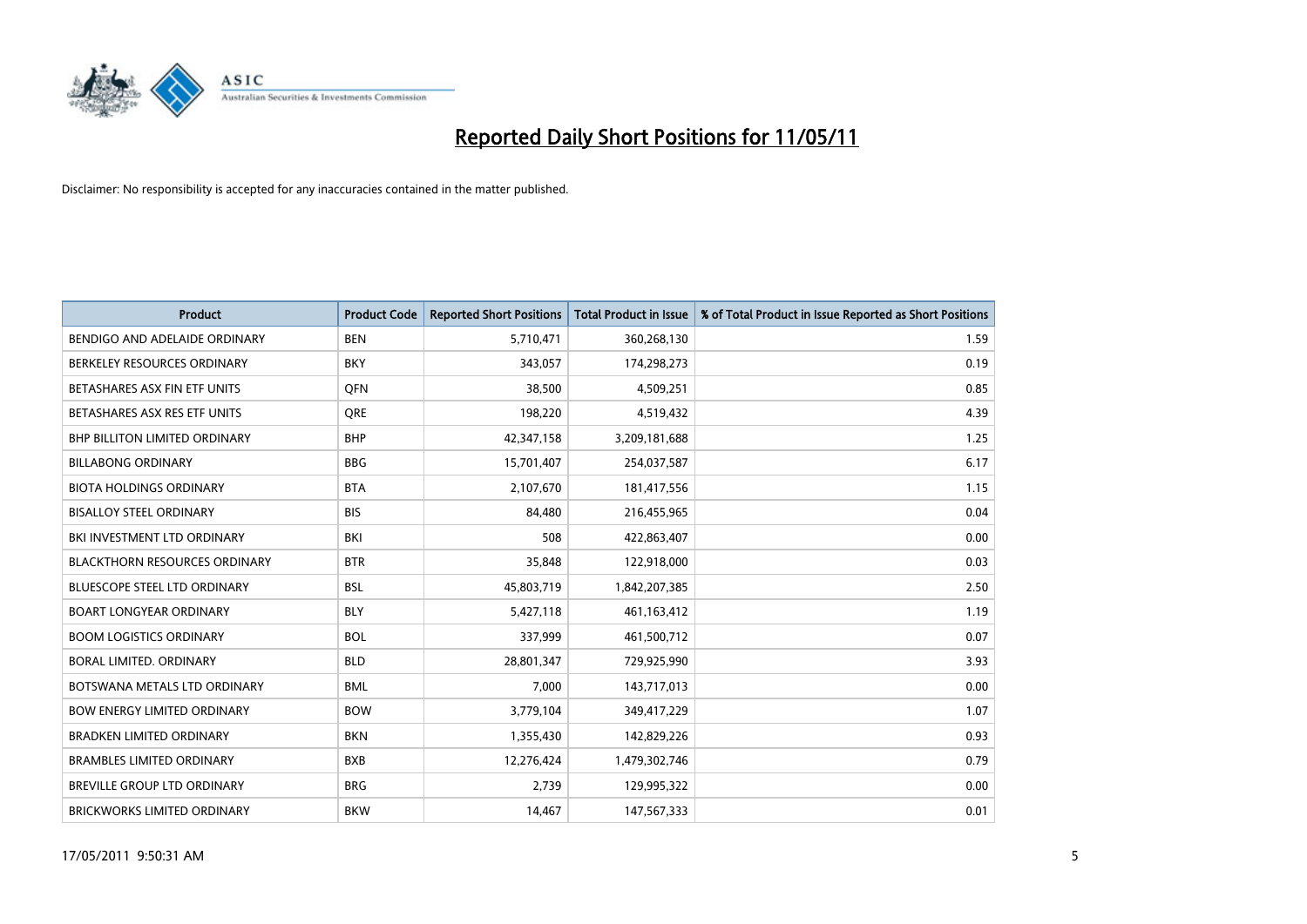

| <b>Product</b>                        | <b>Product Code</b> | <b>Reported Short Positions</b> | <b>Total Product in Issue</b> | % of Total Product in Issue Reported as Short Positions |
|---------------------------------------|---------------------|---------------------------------|-------------------------------|---------------------------------------------------------|
| <b>BROCKMAN RESOURCES ORDINARY</b>    | <b>BRM</b>          | 173,543                         | 144,803,151                   | 0.12                                                    |
| BT INVESTMENT MNGMNT ORDINARY         | <b>BTT</b>          | 554,785                         | 160,000,000                   | 0.35                                                    |
| <b>BURU ENERGY ORDINARY</b>           | <b>BRU</b>          | 7,050,835                       | 182,840,549                   | 3.86                                                    |
| <b>BWP TRUST ORDINARY UNITS</b>       | <b>BWP</b>          | 591,354                         | 520,012,793                   | 0.10                                                    |
| CABCHARGE AUSTRALIA ORDINARY          | CAB                 | 985,909                         | 120,437,014                   | 0.82                                                    |
| <b>CALTEX AUSTRALIA ORDINARY</b>      | <b>CTX</b>          | 6,451,507                       | 270,000,000                   | 2.41                                                    |
| <b>CAMPBELL BROTHERS ORDINARY</b>     | <b>CPB</b>          | 45,237                          | 67,503,411                    | 0.05                                                    |
| CAPE LAMBERT RES LTD ORDINARY         | <b>CFE</b>          | 762,524                         | 571,849,603                   | 0.13                                                    |
| CARABELLA RES LTD ORDINARY            | <b>CLR</b>          | 368,598                         | 54,711,817                    | 0.67                                                    |
| <b>CARBON ENERGY ORDINARY</b>         | <b>CNX</b>          | 811,536                         | 698,517,858                   | 0.10                                                    |
| CARBON MINERALS LTD ORDINARY          | <b>CRM</b>          | 23,174                          | 18,803,493                    | 0.12                                                    |
| <b>CARDNO LIMITED ORDINARY</b>        | CDD                 | 698                             | 106,840,756                   | 0.00                                                    |
| CARNARVON PETROLEUM ORDINARY          | <b>CVN</b>          | 9,720,113                       | 687,820,634                   | 1.41                                                    |
| CARNEGIE WAVE ENERGY ORDINARY         | <b>CWE</b>          | 83,000                          | 859,087,627                   | 0.01                                                    |
| CARPATHIAN RESOURCES ORDINARY         | <b>CPN</b>          | 75.000                          | 265,533,501                   | 0.03                                                    |
| CARPENTARIA EXP. LTD ORDINARY         | CAP                 | 9,777                           | 98,741,301                    | 0.01                                                    |
| CARSALES.COM LTD ORDINARY             | <b>CRZ</b>          | 4,626,837                       | 234,338,300                   | 1.98                                                    |
| CASH CONVERTERS ORD/DIV ACCESS        | CCV                 | 68,191                          | 379,761,025                   | 0.01                                                    |
| <b>CASPIAN OIL &amp; GAS ORDINARY</b> | <b>CIG</b>          | 50,000                          | 1,331,500,513                 | 0.00                                                    |
| CATALPA RESOURCES ORDINARY            | CAH                 | 141,372                         | 178,014,015                   | 0.07                                                    |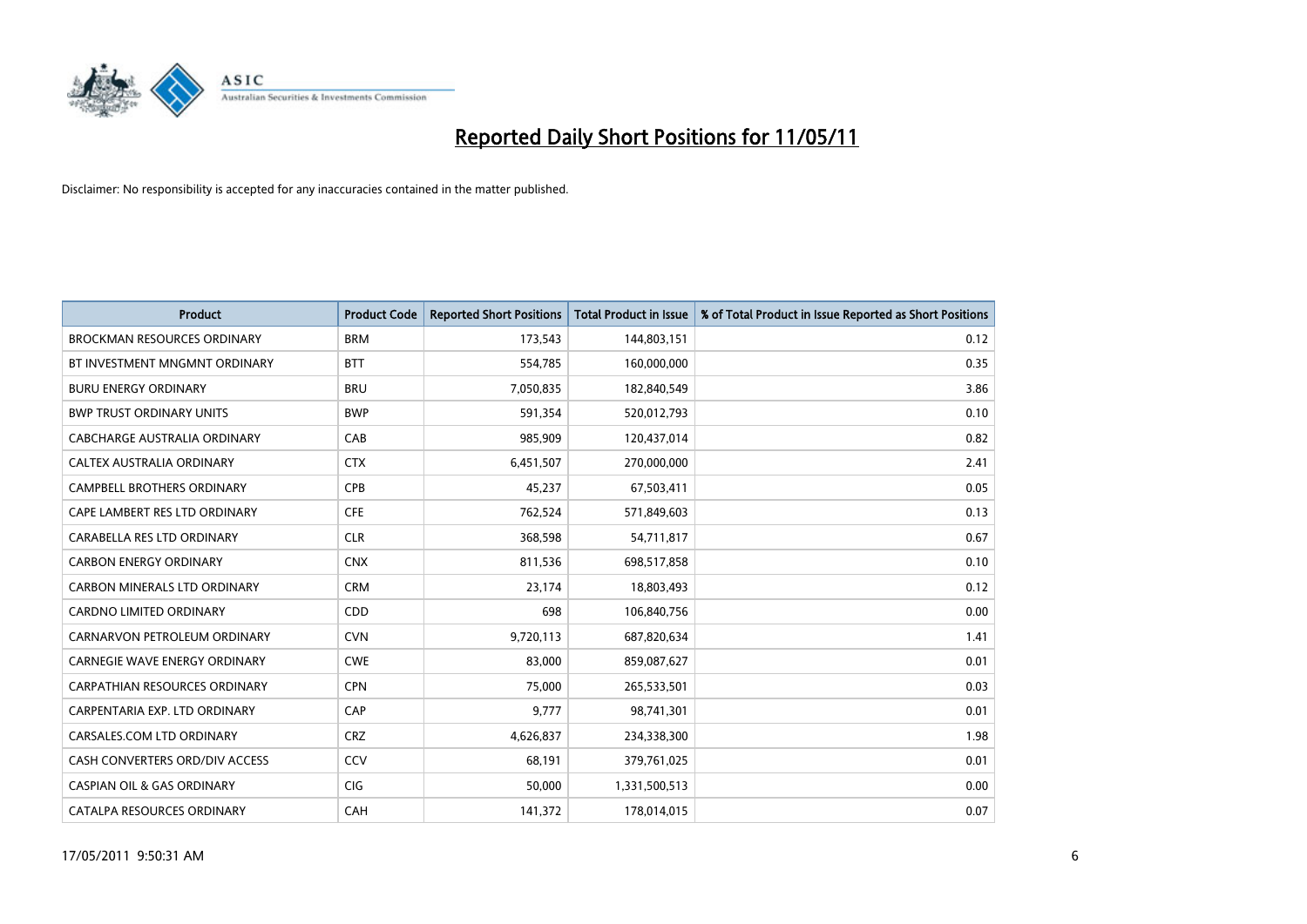

| <b>Product</b>                                | <b>Product Code</b> | <b>Reported Short Positions</b> | Total Product in Issue | % of Total Product in Issue Reported as Short Positions |
|-----------------------------------------------|---------------------|---------------------------------|------------------------|---------------------------------------------------------|
| <b>CEC GROUP LIMITED ORDINARY</b>             | <b>CEG</b>          | 1,750                           | 79,662,662             | 0.00                                                    |
| <b>CELLNET GROUP ORDINARY</b>                 | <b>CLT</b>          | 1,342                           | 61,596,082             | 0.00                                                    |
| CENTRAL PETROLEUM ORDINARY                    | <b>CTP</b>          | 318,068                         | 982,298,842            | 0.03                                                    |
| CENTRO PROPERTIES UNITS/ORD STAPLED           | <b>CNP</b>          | 153,207                         | 972,414,514            | 0.02                                                    |
| <b>CENTRO RETAIL GROUP STAPLED SECURITIES</b> | <b>CER</b>          | 2,732,002                       | 2,286,399,424          | 0.12                                                    |
| <b>CERAMIC FUEL CELLS ORDINARY</b>            | <b>CFU</b>          | 1,216,073                       | 1,201,353,566          | 0.09                                                    |
| <b>CFS RETAIL PROPERTY UNITS</b>              | <b>CFX</b>          | 31,827,241                      | 2,839,591,911          | 1.10                                                    |
| CGA MINING LIMITED ORDINARY                   | <b>CGX</b>          | 325,609                         | 333,265,726            | 0.10                                                    |
| <b>CHALLENGER DIV.PRO. STAPLED UNITS</b>      | <b>CDI</b>          | 64.876                          | 913,426,007            | 0.00                                                    |
| CHALLENGER INFRAST. STAPLED UNITS             | <b>CIF</b>          | 8,176                           | 316,223,785            | 0.00                                                    |
| CHALLENGER LIMITED ORDINARY                   | <b>CGF</b>          | 4,944,409                       | 500,332,188            | 0.98                                                    |
| CHANDLER MACLEOD LTD ORDINARY                 | <b>CMG</b>          | 11,970                          | 463,971,344            | 0.00                                                    |
| CHARTER HALL GROUP STAPLED US PROHIBIT.       | <b>CHC</b>          | 1,149,262                       | 306,341,814            | 0.37                                                    |
| <b>CHARTER HALL OFFICE UNIT</b>               | COO                 | 2,870,682                       | 493,319,730            | 0.59                                                    |
| <b>CHARTER HALL RETAIL UNITS</b>              | CQR                 | 240,149                         | 305,200,723            | 0.06                                                    |
| CHEMGENEX PHARMACEUT ORDINARY                 | <b>CXS</b>          | 5,107,206                       | 313,558,870            | 1.63                                                    |
| CITIGOLD CORP LTD ORDINARY                    | <b>CTO</b>          | 2,119,216                       | 1,040,278,301          | 0.21                                                    |
| CLINUVEL PHARMACEUT. ORDINARY                 | <b>CUV</b>          | 4,127                           | 30,381,706             | 0.01                                                    |
| <b>CLOUGH LIMITED ORDINARY</b>                | <b>CLO</b>          | 238,355                         | 769,801,269            | 0.03                                                    |
| <b>COAL &amp; ALLIED ORDINARY</b>             | <b>CNA</b>          | 753                             | 86,584,735             | 0.00                                                    |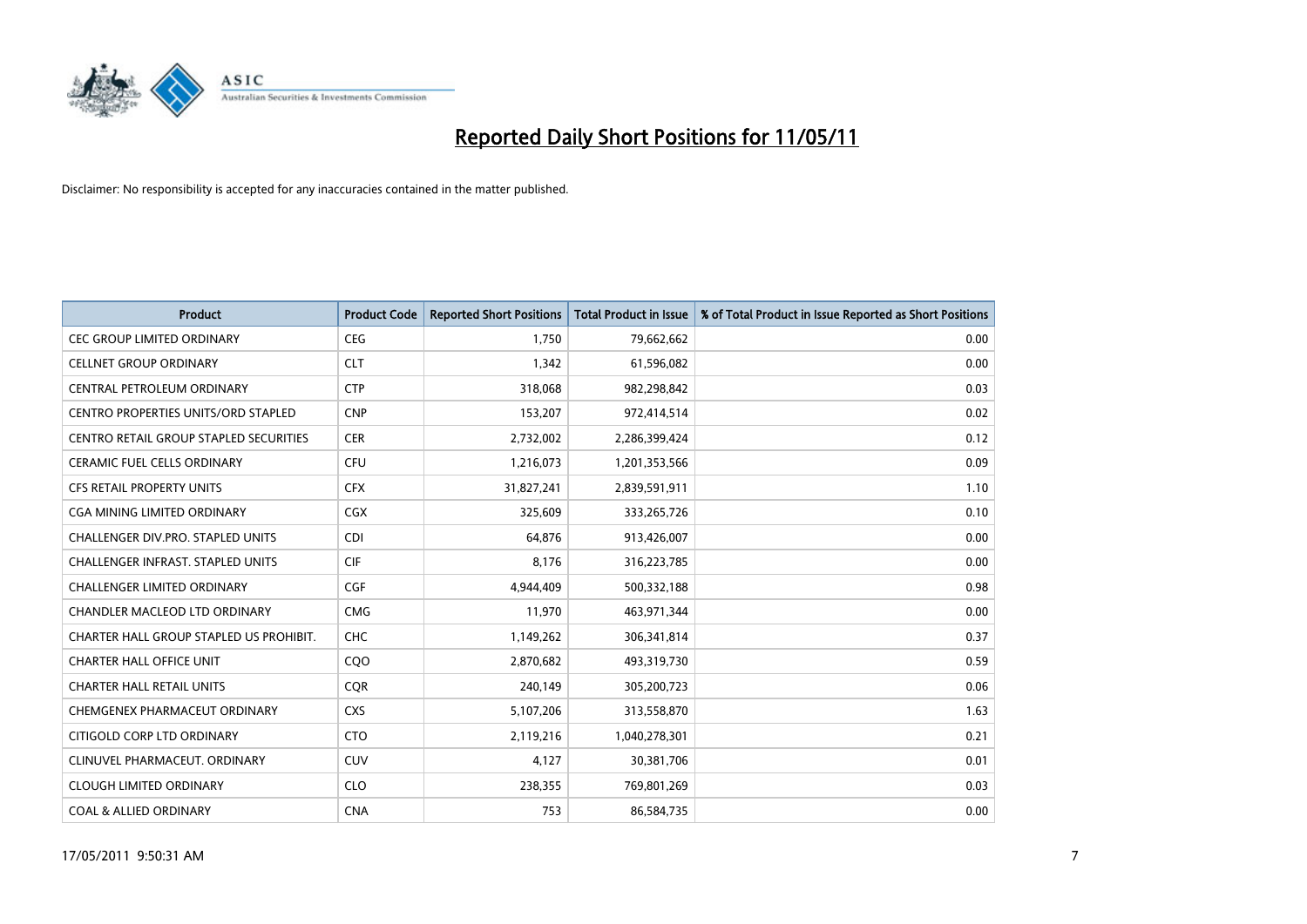

| <b>Product</b>                          | <b>Product Code</b> | <b>Reported Short Positions</b> | Total Product in Issue | % of Total Product in Issue Reported as Short Positions |
|-----------------------------------------|---------------------|---------------------------------|------------------------|---------------------------------------------------------|
| COAL OF AFRICA LTD ORDINARY             | <b>CZA</b>          | 261,386                         | 531,139,661            | 0.05                                                    |
| COALSPUR MINES LTD ORDINARY             | <b>CPL</b>          | 428,622                         | 527,593,428            | 0.07                                                    |
| COCA-COLA AMATIL ORDINARY               | <b>CCL</b>          | 10,426,703                      | 757,969,396            | 1.34                                                    |
| COCHLEAR LIMITED ORDINARY               | <b>COH</b>          | 1,582,685                       | 56,745,023             | 2.81                                                    |
| <b>COCKATOO COAL ORDINARY</b>           | <b>COK</b>          | 10,872,971                      | 1,016,096,908          | 1.06                                                    |
| <b>COKAL LTD ORDINARY</b>               | <b>CKA</b>          | 392,815                         | 128,083,735            | 0.31                                                    |
| COMMONWEALTH BANK, ORDINARY             | <b>CBA</b>          | 13,902,360                      | 1,558,614,744          | 0.83                                                    |
| COMMONWEALTH PROP ORDINARY UNITS        | <b>CPA</b>          | 39,471,725                      | 2,449,599,711          | 1.62                                                    |
| <b>COMPASS RESOURCES ORDINARY</b>       | <b>CMR</b>          | 160,952                         | 147,402,920            | 0.11                                                    |
| <b>COMPUTERSHARE LTD ORDINARY</b>       | <b>CPU</b>          | 4,475,547                       | 555,664,059            | 0.77                                                    |
| <b>CONNECTEAST GROUP STAPLED</b>        | CEU                 | 25,720,158                      | 3,940,145,951          | 0.65                                                    |
| CONQUEST MINING ORDINARY                | COT                 | 207,664                         | 583,241,478            | 0.02                                                    |
| CONSOLIDATED MEDIA, ORDINARY            | <b>CMJ</b>          | 3,805,837                       | 561,834,996            | 0.68                                                    |
| <b>CONTANGO MICROCAP ORDINARY</b>       | <b>CTN</b>          | 7,500                           | 146,423,793            | 0.01                                                    |
| CONTINENTAL COAL LTD ORDINARY           | CCC                 | 699,371                         | 1,980,616,757          | 0.04                                                    |
| COOPER ENERGY LTD ORDINARY              | <b>COE</b>          | 89,539                          | 292,576,001            | 0.03                                                    |
| COPPER STRIKE LTD ORDINARY              | <b>CSE</b>          | 714                             | 129,455,571            | 0.00                                                    |
| <b>CORDLIFE LIMITED ORDINARY</b>        | CBB                 |                                 | 145,360,920            | 0.00                                                    |
| <b>COUNT FINANCIAL ORDINARY</b>         | COU                 | 691,875                         | 262,212,976            | 0.27                                                    |
| <b>CROMWELL PROP STAPLED SECURITIES</b> | <b>CMW</b>          | 85,622                          | 962,845,605            | 0.01                                                    |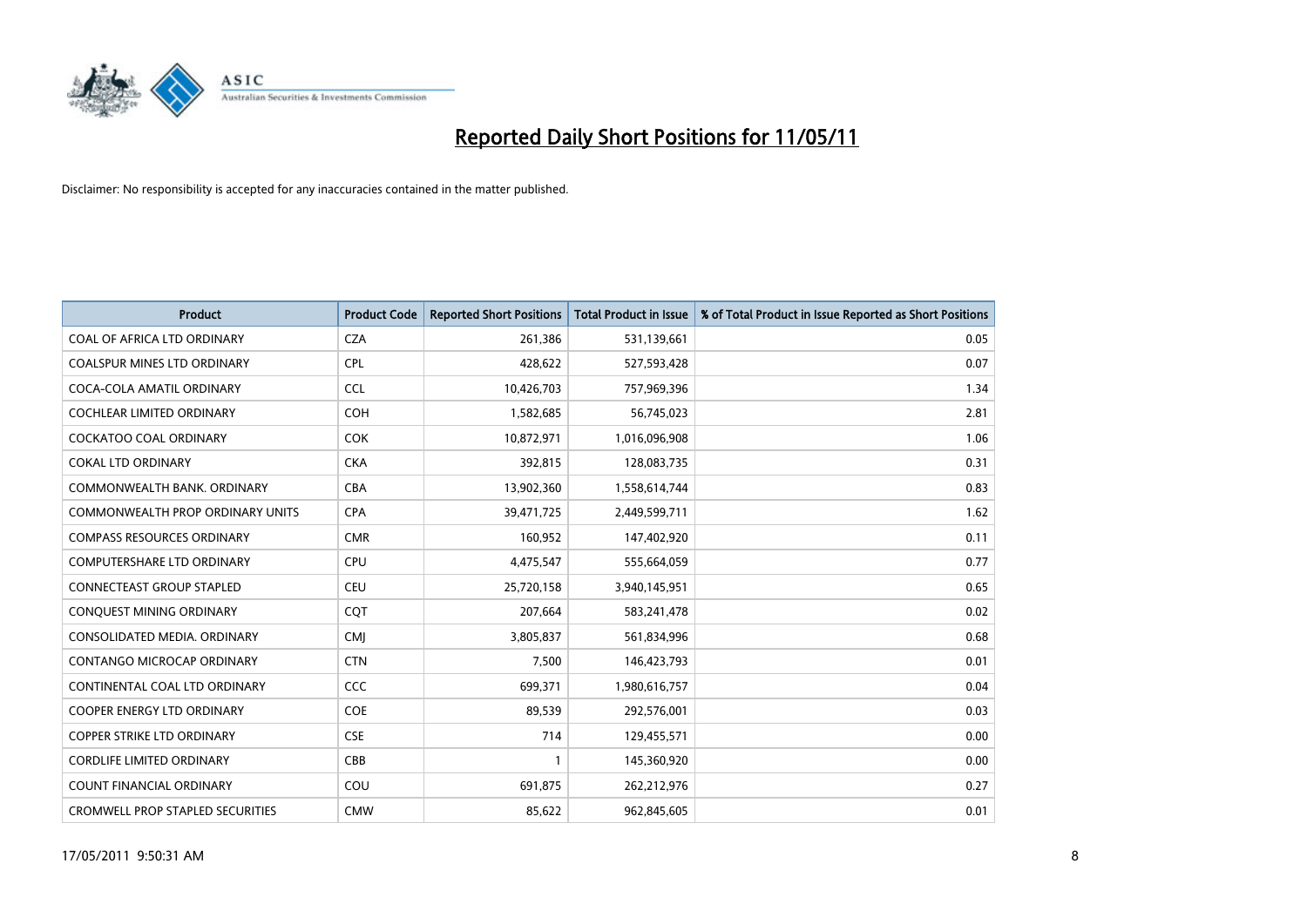

| <b>Product</b>                      | <b>Product Code</b> | <b>Reported Short Positions</b> | Total Product in Issue | % of Total Product in Issue Reported as Short Positions |
|-------------------------------------|---------------------|---------------------------------|------------------------|---------------------------------------------------------|
| <b>CROWN LIMITED ORDINARY</b>       | <b>CWN</b>          | 4,170,297                       | 754,131,800            | 0.52                                                    |
| <b>CSG LIMITED ORDINARY</b>         | CSV                 | 871,728                         | 277,224,500            | 0.32                                                    |
| <b>CSL LIMITED ORDINARY</b>         | <b>CSL</b>          | 8,372,005                       | 537,373,749            | 1.55                                                    |
| <b>CSR LIMITED ORDINARY</b>         | <b>CSR</b>          | 15,920,618                      | 506,000,315            | 3.13                                                    |
| <b>CUDECO LIMITED ORDINARY</b>      | CDU                 | 817,965                         | 145,512,643            | 0.57                                                    |
| <b>CUE ENERGY RESOURCE ORDINARY</b> | <b>CUE</b>          | 84,070                          | 694,819,718            | 0.01                                                    |
| <b>CUSTOMERS LIMITED ORDINARY</b>   | <b>CUS</b>          | 61,773                          | 134,869,357            | 0.04                                                    |
| DART ENERGY LTD ORDINARY            | <b>DTE</b>          | 1,299,403                       | 659,706,374            | 0.19                                                    |
| DAVID JONES LIMITED ORDINARY        | <b>DJS</b>          | 23,893,925                      | 518,034,694            | 4.61                                                    |
| DECMIL GROUP LIMITED ORDINARY       | <b>DCG</b>          | 17,397                          | 124,204,568            | 0.01                                                    |
| DEEP YELLOW LIMITED ORDINARY        | <b>DYL</b>          | 15,876                          | 1,127,534,458          | 0.00                                                    |
| DEVINE LIMITED ORDINARY             | <b>DVN</b>          | 1,000                           | 634,918,223            | 0.00                                                    |
| DEXUS PROPERTY GROUP STAPLED UNITS  | <b>DXS</b>          | 18,950,970                      | 4,839,024,176          | 0.39                                                    |
| DISCOVERY METALS LTD ORDINARY       | <b>DML</b>          | 3,041,600                       | 437,114,481            | 0.70                                                    |
| DIERRIWARRH ORDINARY                | <b>DIW</b>          | 204                             | 214,589,736            | 0.00                                                    |
| DOMINO PIZZA ENTERPR ORDINARY       | <b>DMP</b>          | 245,003                         | 68,407,674             | 0.36                                                    |
| DOWNER EDI LIMITED ORDINARY         | <b>DOW</b>          | 6,176,428                       | 429,100,296            | 1.44                                                    |
| DUET GROUP STAPLED US PROHIBIT.     | <b>DUE</b>          | 2,137,914                       | 909,692,991            | 0.23                                                    |
| DULUXGROUP LIMITED ORDINARY         | <b>DLX</b>          | 7,904,463                       | 367,456,259            | 2.14                                                    |
| EASTERN STAR GAS ORDINARY           | <b>ESG</b>          | 7.422.433                       | 991,567,041            | 0.74                                                    |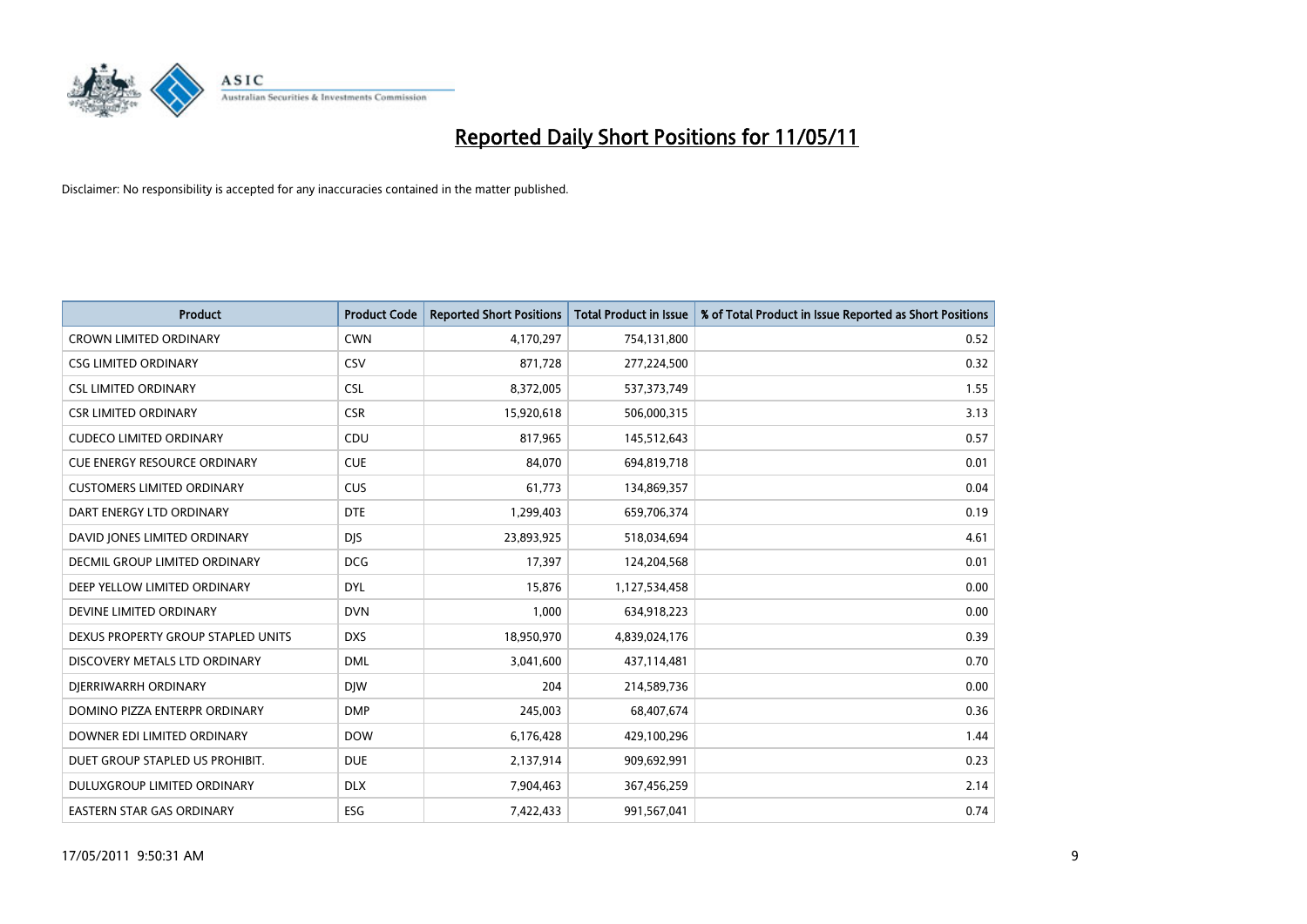

| <b>Product</b>                            | <b>Product Code</b> | <b>Reported Short Positions</b> | Total Product in Issue | % of Total Product in Issue Reported as Short Positions |
|-------------------------------------------|---------------------|---------------------------------|------------------------|---------------------------------------------------------|
| EDT RETAIL TRUST UNITS                    | <b>EDT</b>          | 907,729                         | 4,700,290,868          | 0.02                                                    |
| ELDERS LIMITED HYBRIDS                    | <b>ELDPA</b>        | 142,598                         | 1,500,000              | 9.51                                                    |
| ELDERS LIMITED ORDINARY                   | <b>ELD</b>          | 15,046,400                      | 448,598,480            | 3.34                                                    |
| ELDORADO GOLD CORP CDI 1:1                | EAU                 | 92,202                          | 19,644,760             | 0.46                                                    |
| ELEMENTAL MINERALS ORDINARY               | <b>ELM</b>          | 8,883                           | 158,541,062            | 0.01                                                    |
| ELIXIR PETROLEUM LTD ORDINARY             | <b>EXR</b>          | 324,400                         | 188,988,472            | 0.17                                                    |
| <b>EMECO HOLDINGS ORDINARY</b>            | <b>EHL</b>          | 509,702                         | 631,237,586            | 0.09                                                    |
| ENERGY RESOURCES ORDINARY 'A'             | <b>ERA</b>          | 4,818,342                       | 190,737,934            | 2.52                                                    |
| <b>ENERGY WORLD CORPOR. ORDINARY</b>      | <b>EWC</b>          | 20,115,879                      | 1,561,166,672          | 1.27                                                    |
| <b>ENTEK ENERGY LTD ORDINARY</b>          | <b>ETE</b>          | 489,903                         | 330,846,405            | 0.15                                                    |
| <b>ENTELLECT LIMITED ORDINARY</b>         | <b>ESN</b>          | 464,050                         | 87,239,240             | 0.53                                                    |
| <b>ENVESTRA LIMITED ORDINARY</b>          | <b>ENV</b>          | 3,227,644                       | 1,468,560,201          | 0.23                                                    |
| EQUATORIAL RES LTD ORDINARY               | EQX                 | 50,000                          | 101,417,922            | 0.05                                                    |
| EQUINOX MINERALS LTD CHESS DEPOSITARY INT | EON                 | 1,807,536                       | 879,495,876            | 0.20                                                    |
| <b>EVEREST FINANCIAL ORDINARY</b>         | <b>EFG</b>          | 4,300                           | 25,143,824             | 0.02                                                    |
| EXTRACT RESOURCES ORDINARY                | <b>EXT</b>          | 536,686                         | 251,191,285            | 0.21                                                    |
| FAIRFAX MEDIA LTD ORDINARY                | <b>FXI</b>          | 320,022,139                     | 2,351,955,725          | 13.59                                                   |
| <b>FAR LTD ORDINARY</b>                   | <b>FAR</b>          | 21,000,000                      | 1,245,351,164          | 1.69                                                    |
| FERRAUS LIMITED ORDINARY                  | <b>FRS</b>          | 370                             | 249,398,565            | 0.00                                                    |
| FISHER & PAYKEL APP. ORDINARY             | <b>FPA</b>          | 18,298                          | 724,235,162            | 0.00                                                    |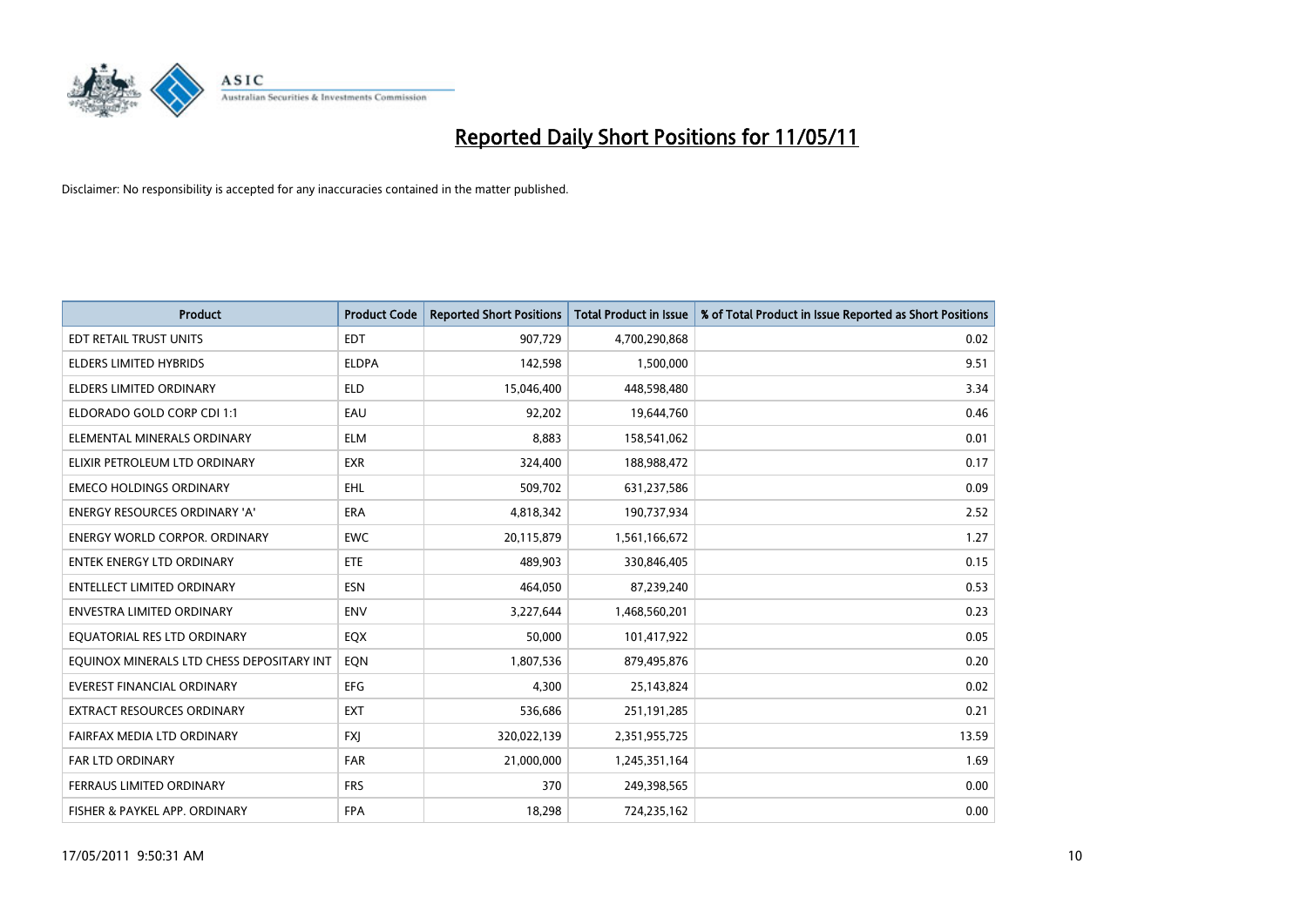

| <b>Product</b>                        | <b>Product Code</b> | <b>Reported Short Positions</b> | Total Product in Issue | % of Total Product in Issue Reported as Short Positions |
|---------------------------------------|---------------------|---------------------------------|------------------------|---------------------------------------------------------|
| FISHER & PAYKEL H. ORDINARY           | <b>FPH</b>          | 2,385,266                       | 520,473,867            | 0.46                                                    |
| FKP PROPERTY GROUP STAPLED SECURITIES | <b>FKP</b>          | 19,731,391                      | 1,184,196,147          | 1.68                                                    |
| FLEETWOOD CORP ORDINARY               | <b>FWD</b>          | 207,887                         | 57,820,053             | 0.36                                                    |
| FLETCHER BUILDING ORDINARY            | <b>FBU</b>          | 5,814,733                       | 678,573,570            | 0.85                                                    |
| FLEXIGROUP LIMITED ORDINARY           | <b>FXL</b>          | 114,202                         | 275,472,492            | 0.05                                                    |
| <b>FLIGHT CENTRE ORDINARY</b>         | <b>FLT</b>          | 3,438,614                       | 99,939,087             | 3.43                                                    |
| FLINDERS MINES LTD ORDINARY           | <b>FMS</b>          | 21,266,491                      | 1,820,634,571          | 1.15                                                    |
| <b>FOCUS MINERALS LTD ORDINARY</b>    | <b>FML</b>          | 339,999                         | 3,440,515,431          | 0.01                                                    |
| FORGE GROUP LIMITED ORDINARY          | FGE                 | 29,477                          | 82,924,014             | 0.03                                                    |
| FORTE ENERGY NL ORDINARY              | <b>FTE</b>          | 2,658,986                       | 695,589,311            | 0.38                                                    |
| FORTESCUE METALS GRP ORDINARY         | <b>FMG</b>          | 20,748,038                      | 3,112,917,409          | 0.63                                                    |
| <b>FOSTER'S GROUP ORDINARY</b>        | FGL                 | 6,867,580                       | 1,940,782,034          | 0.35                                                    |
| FTD CORPORATION ORDINARY              | <b>FTD</b>          | 8,088                           | 36,474,593             | 0.02                                                    |
| <b>FUNTASTIC LIMITED ORDINARY</b>     | <b>FUN</b>          | 322,528                         | 340,997,682            | 0.09                                                    |
| <b>G.U.D. HOLDINGS ORDINARY</b>       | <b>GUD</b>          | 276,282                         | 69,089,611             | 0.39                                                    |
| <b>GALAXY RESOURCES ORDINARY</b>      | GXY                 | 994,502                         | 245,236,053            | 0.40                                                    |
| <b>GEODYNAMICS LIMITED ORDINARY</b>   | GDY                 | 212,363                         | 336,892,832            | 0.06                                                    |
| <b>GINDALBIE METALS LTD ORDINARY</b>  | <b>GBG</b>          | 48,128,740                      | 935,615,590            | 5.13                                                    |
| <b>GLOBAL MINING ORDINARY</b>         | <b>GMI</b>          | 8,951                           | 191,820,968            | 0.00                                                    |
| <b>GLOUCESTER COAL ORDINARY</b>       | GCL                 | 364,108                         | 140,447,062            | 0.25                                                    |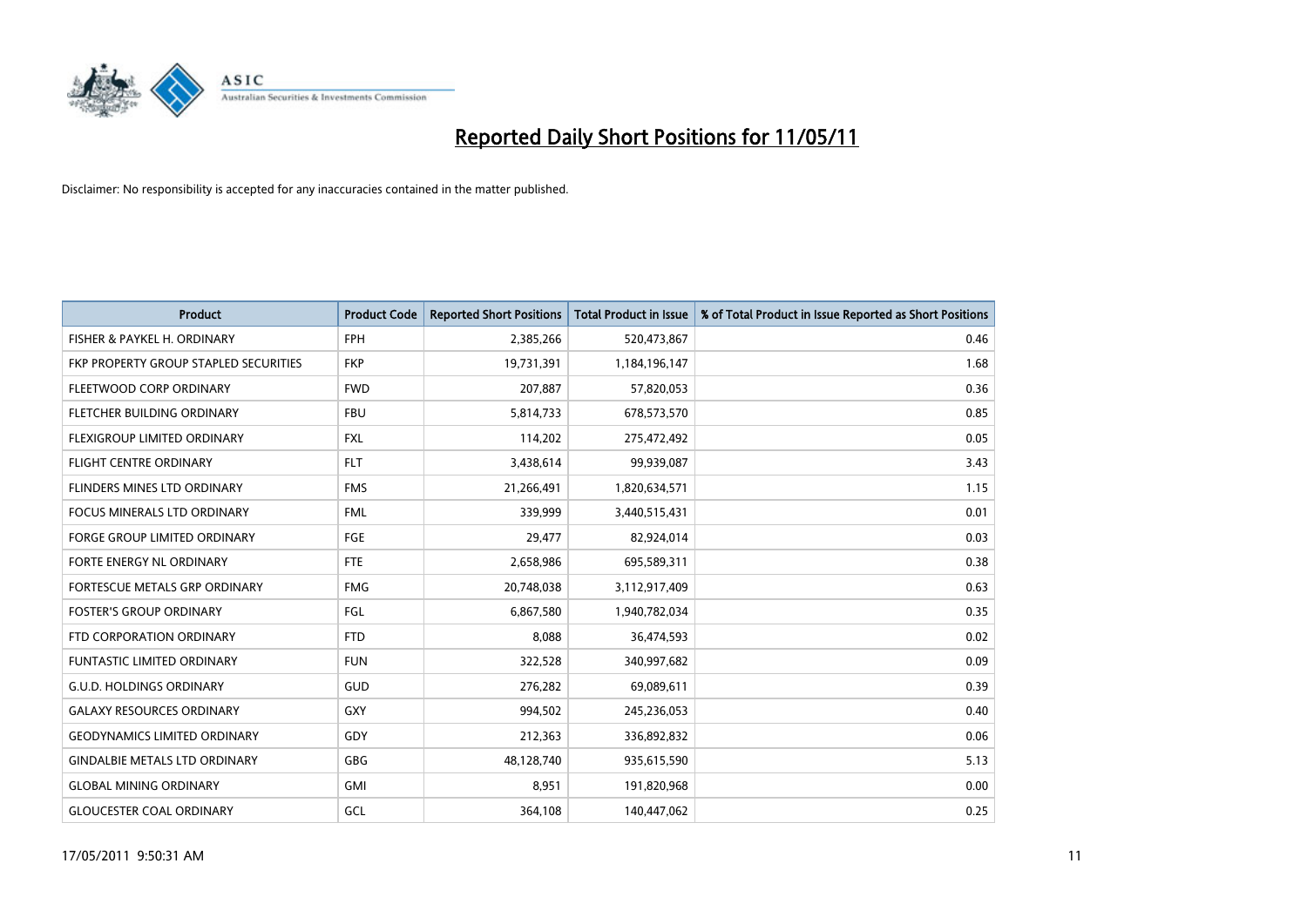

| <b>Product</b>                                   | <b>Product Code</b> | <b>Reported Short Positions</b> | <b>Total Product in Issue</b> | % of Total Product in Issue Reported as Short Positions |
|--------------------------------------------------|---------------------|---------------------------------|-------------------------------|---------------------------------------------------------|
| <b>GME RESOURCES LTD ORDINARY</b>                | <b>GME</b>          | 800                             | 302,352,750                   | 0.00                                                    |
| <b>GOLD ONE INT LTD ORDINARY</b>                 | GDO                 | 27,656                          | 807,350,406                   | 0.00                                                    |
| <b>GOLD ROAD RES LTD ORDINARY</b>                | GOR                 | 200,000                         | 286,359,055                   | 0.07                                                    |
| <b>GOLDEN WEST RESOURCE ORDINARY</b>             | <b>GWR</b>          | 1,651                           | 192,082,567                   | 0.00                                                    |
| <b>GOODMAN FIELDER, ORDINARY</b>                 | <b>GFF</b>          | 51,219,347                      | 1,380,386,438                 | 3.70                                                    |
| <b>GOODMAN GROUP STAPLED US PROHIBIT.</b>        | <b>GMG</b>          | 9,134,160                       | 6,893,222,796                 | 0.13                                                    |
| <b>GPT GROUP STAPLED SEC.</b>                    | <b>GPT</b>          | 13,707,195                      | 1,855,529,431                 | 0.73                                                    |
| <b>GRAINCORP LIMITED A CLASS ORDINARY</b>        | <b>GNC</b>          | 1,061,501                       | 198,318,900                   | 0.52                                                    |
| <b>GRANGE RESOURCES, ORDINARY</b>                | <b>GRR</b>          | 67,183                          | 1,153,181,487                 | 0.00                                                    |
| <b>GREENCAP LIMITED ORDINARY</b>                 | GCG                 |                                 | 262,515,385                   | 0.00                                                    |
| <b>GREENLAND MIN EN LTD ORDINARY</b>             | GGG                 | 1,487,524                       | 334,545,882                   | 0.45                                                    |
| <b>GRYPHON MINERALS LTD ORDINARY</b>             | GRY                 | 288,797                         | 299,822,058                   | 0.10                                                    |
| <b>GUINNESS PEAT GROUP. CHESS DEPOSITARY INT</b> | GPG                 | 624,606                         | 300,865,269                   | 0.20                                                    |
| <b>GUIARAT NRE COAL LTD ORDINARY</b>             | <b>GNM</b>          | 250,000                         | 990,952,858                   | 0.03                                                    |
| <b>GUNNS LIMITED ORDINARY</b>                    | <b>GNS</b>          | 40,618,615                      | 848,401,559                   | 4.80                                                    |
| <b>GWA GROUP LTD ORDINARY</b>                    | <b>GWA</b>          | 6,514,070                       | 301,525,014                   | 2.15                                                    |
| HARVEY NORMAN ORDINARY                           | <b>HVN</b>          | 41,642,086                      | 1,062,316,784                 | 3.91                                                    |
| <b>HASTIE GROUP LIMITED ORDINARY</b>             | <b>HST</b>          | 1,139,994                       | 239,781,419                   | 0.47                                                    |
| HASTINGS DIVERSIFIED STAPLED SECURITY            | <b>HDF</b>          | 649,493                         | 529,187,294                   | 0.12                                                    |
| <b>HEARTWARE INT INC CDI 35:1</b>                | <b>HIN</b>          | 272,008                         | 48,598,550                    | 0.56                                                    |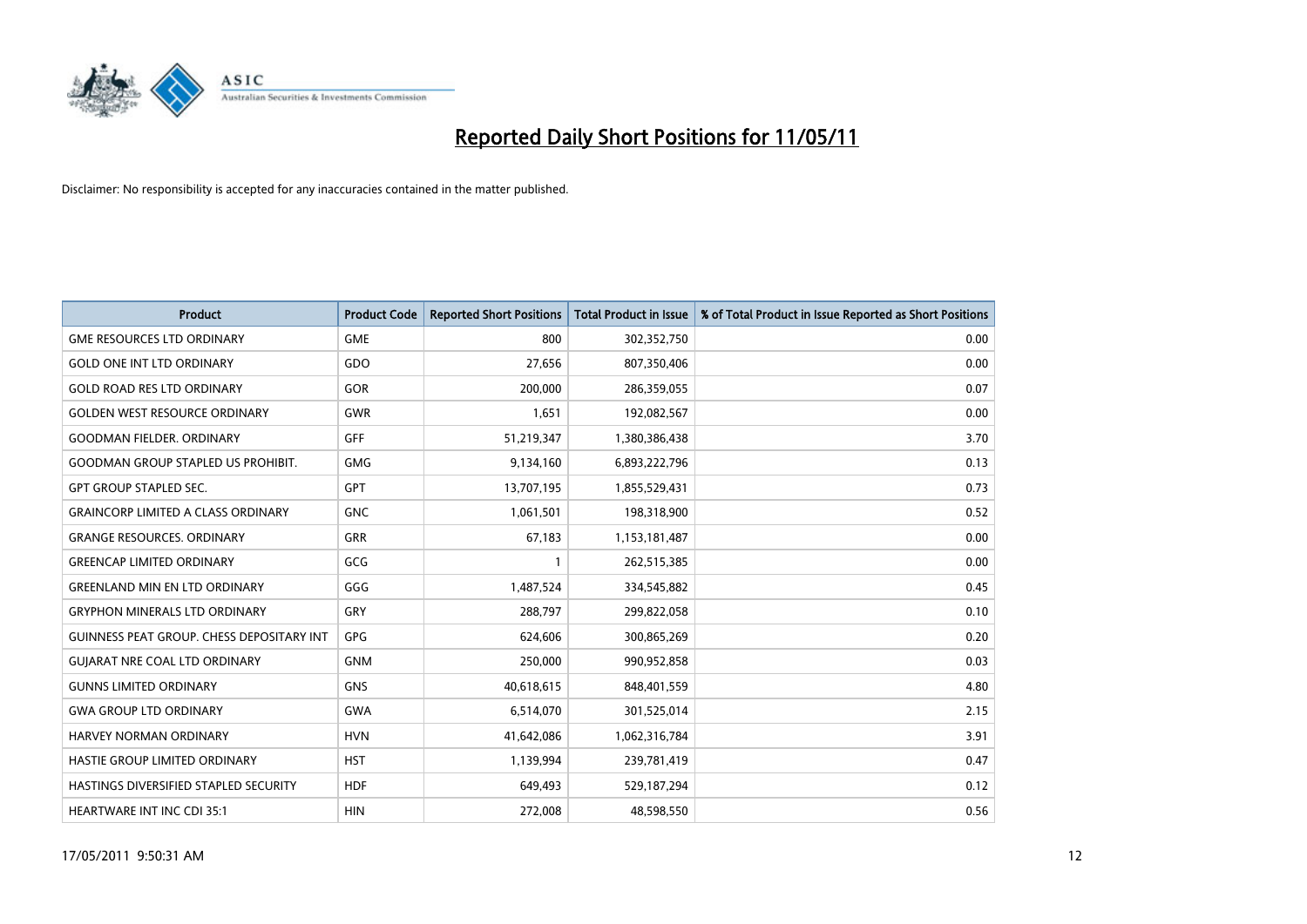

| <b>Product</b>                           | <b>Product Code</b> | <b>Reported Short Positions</b> | Total Product in Issue | % of Total Product in Issue Reported as Short Positions |
|------------------------------------------|---------------------|---------------------------------|------------------------|---------------------------------------------------------|
| <b>HENDERSON GROUP CDI 1:1</b>           | <b>HGG</b>          | 3,301,783                       | 584,919,716            | 0.55                                                    |
| HFA HOLDINGS LIMITED ORDINARY            | <b>HFA</b>          | 447,022                         | 117,332,831            | 0.37                                                    |
| <b>HIGHLANDS PACIFIC ORDINARY</b>        | <b>HIG</b>          | 2,574,963                       | 686,082,148            | 0.37                                                    |
| HILLGROVE RES LTD ORDINARY               | <b>HGO</b>          | 154,046                         | 793,698,575            | 0.02                                                    |
| HILLS HOLDINGS LTD ORDINARY              | <b>HIL</b>          | 2,427,569                       | 249,139,016            | 0.98                                                    |
| HORIZON OIL LIMITED ORDINARY             | <b>HZN</b>          | 2,363,762                       | 1,130,811,515          | 0.20                                                    |
| HUNNU COAL LIMITED ORDINARY              | <b>HUN</b>          | 14,805                          | 212,565,002            | 0.01                                                    |
| <b>ICON ENERGY LIMITED ORDINARY</b>      | <b>ICN</b>          | 169,073                         | 469,301,394            | 0.03                                                    |
| <b>IINET LIMITED ORDINARY</b>            | <b>IIN</b>          | 1,281,906                       | 152,160,119            | 0.84                                                    |
| <b>ILUKA RESOURCES ORDINARY</b>          | <b>ILU</b>          | 1,434,715                       | 418,700,517            | 0.33                                                    |
| <b>IMDEX LIMITED ORDINARY</b>            | <b>IMD</b>          | 116,625                         | 199,414,165            | 0.04                                                    |
| IMF (AUSTRALIA) LTD ORDINARY             | <b>IMF</b>          | 335,307                         | 123,828,193            | 0.26                                                    |
| <b>IMX RESOURCES LTD ORDINARY</b>        | <b>IXR</b>          | 20,000                          | 262,612,803            | 0.01                                                    |
| <b>INCITEC PIVOT ORDINARY</b>            | <b>IPL</b>          | 1,383,718                       | 1,628,730,107          | 0.08                                                    |
| INDAGO RESOURCES LTD ORDINARY            | <b>IDG</b>          | 8,179                           | 6,209,865              | 0.13                                                    |
| <b>INDEPENDENCE GROUP ORDINARY</b>       | <b>IGO</b>          | 632,575                         | 199,497,042            | 0.31                                                    |
| <b>INDOPHIL RESOURCES ORDINARY</b>       | <b>IRN</b>          | 527,460                         | 471,445,763            | 0.11                                                    |
| INDUSTREA LIMITED ORDINARY               | IDL                 | 1,617,285                       | 364,524,797            | 0.43                                                    |
| <b>INFIGEN ENERGY STAPLED SECURITIES</b> | <b>IFN</b>          | 3,340,947                       | 762,265,972            | 0.45                                                    |
| ING RE COM GROUP STAPLED SECURITIES      | <b>ILF</b>          | 9.075                           | 441,029,194            | 0.00                                                    |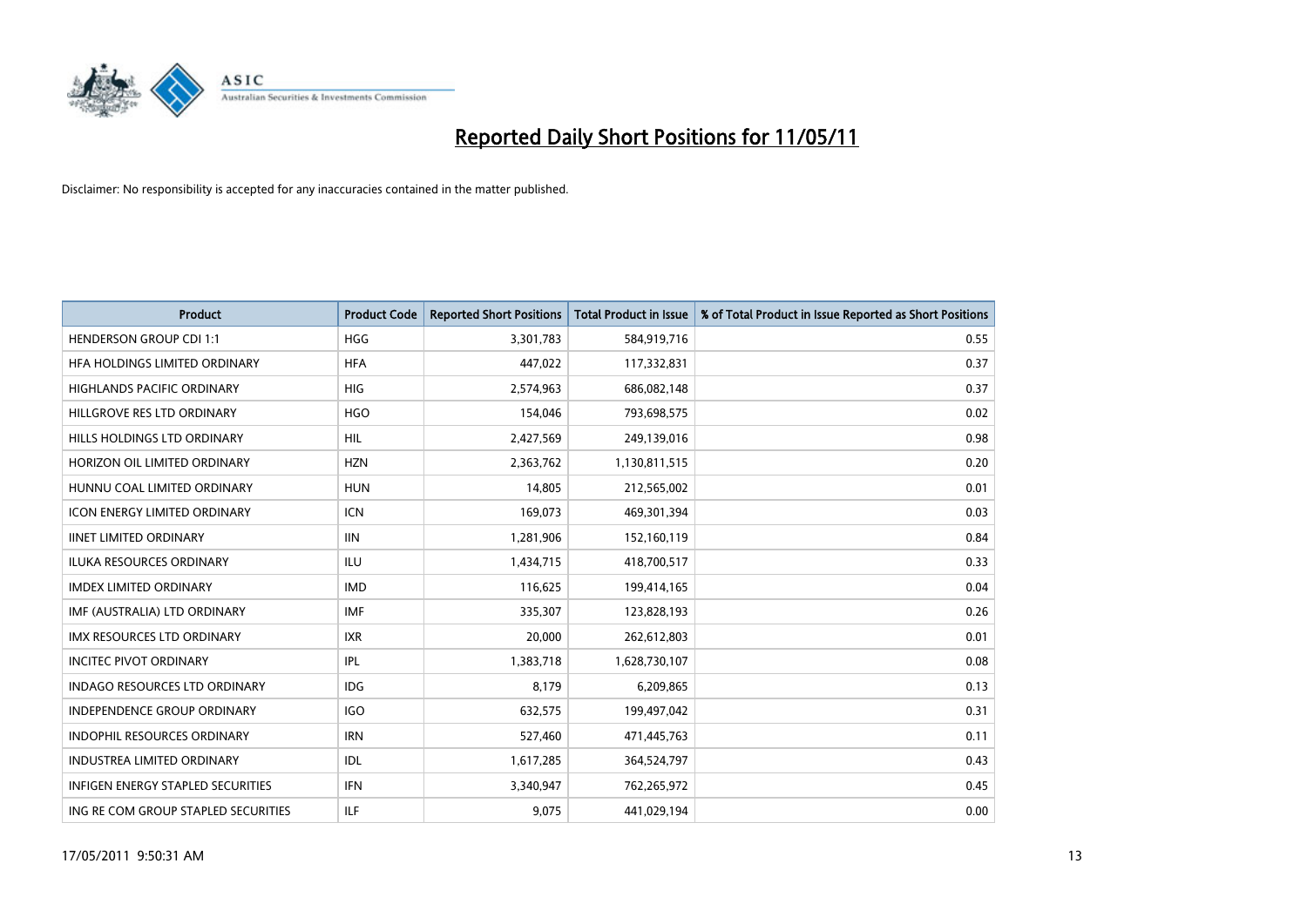

| <b>Product</b>                                  | <b>Product Code</b> | <b>Reported Short Positions</b> | Total Product in Issue | % of Total Product in Issue Reported as Short Positions |
|-------------------------------------------------|---------------------|---------------------------------|------------------------|---------------------------------------------------------|
| <b>INSURANCE AUSTRALIA ORDINARY</b>             | <b>IAG</b>          | 9,199,973                       | 2,079,034,021          | 0.42                                                    |
| INT GOLDFIELDS LTD ORDINARY                     | <b>IGS</b>          | 12,197,682                      | 500,440,386            | 2.44                                                    |
| INTEGRA MINING LTD. ORDINARY                    | <b>IGR</b>          | 5,187,713                       | 841,525,727            | 0.61                                                    |
| <b>INTREPID MINES ORDINARY</b>                  | <b>IAU</b>          | 2,163,164                       | 520,617,420            | 0.40                                                    |
| <b>INVESTA OFFICE FUND STAPLED SECURITIES</b>   | <b>IOF</b>          | 8,632,212                       | 2,729,071,212          | 0.30                                                    |
| <b>INVOCARE LIMITED ORDINARY</b>                | <b>IVC</b>          | 721,587                         | 102,421,288            | 0.70                                                    |
| ION LIMITED ORDINARY                            | <b>ION</b>          | 164,453                         | 256,365,105            | 0.06                                                    |
| <b>IOOF HOLDINGS LTD ORDINARY</b>               | <b>IFL</b>          | 1,025,054                       | 229,794,395            | 0.44                                                    |
| <b>IRESS MARKET TECH. ORDINARY</b>              | <b>IRE</b>          | 2,188,286                       | 126,018,142            | 1.73                                                    |
| <b>IRON ORE HOLDINGS ORDINARY</b>               | <b>IOH</b>          | 11,392                          | 139,079,674            | 0.01                                                    |
| ISHARES MSCI AUS 200 ISHARES MSCI AUS 200       | <b>IOZ</b>          | 1,780                           | 1,950,015              | 0.09                                                    |
| <b>ISHARES MSCI EAFE CDI 1:1</b>                | <b>IVE</b>          | 1,341,533                       | 590,400,000            | 0.23                                                    |
| ISHARES S&P 500 CDI 1:1                         | <b>IVV</b>          | 598,271                         | 116,350,000            | 0.51                                                    |
| ISHARES S&P HIGH DIV ISHARES S&P HIGH DIV       | <b>IHD</b>          | 5,208                           | 1,700,055              | 0.31                                                    |
| ISHARES S&P/ASX 20 ISHARES S&P/ASX20            | <b>ILC</b>          | 23,019                          | 2,175,008              | 1.06                                                    |
| ISHARES SMALL ORDS ISHARES SMALL ORDS           | <b>ISO</b>          | 151,036                         | 5,700,000              | 2.65                                                    |
| <b>ISOFT GROUP LIMITED ORDINARY</b>             | <b>ISF</b>          | 4,756,531                       | 1,070,595,874          | 0.45                                                    |
| IVANHOE AUSTRALIA ORDINARY                      | <b>IVA</b>          | 328,064                         | 418,709,553            | 0.07                                                    |
| <b>IABIRU METALS LTD ORDINARY</b>               | <b>JML</b>          | 23,141                          | 558,654,366            | 0.00                                                    |
| <b>IAMES HARDIE INDUST CHESS DEPOSITARY INT</b> | <b>IHX</b>          | 18,503,755                      | 436,386,587            | 4.20                                                    |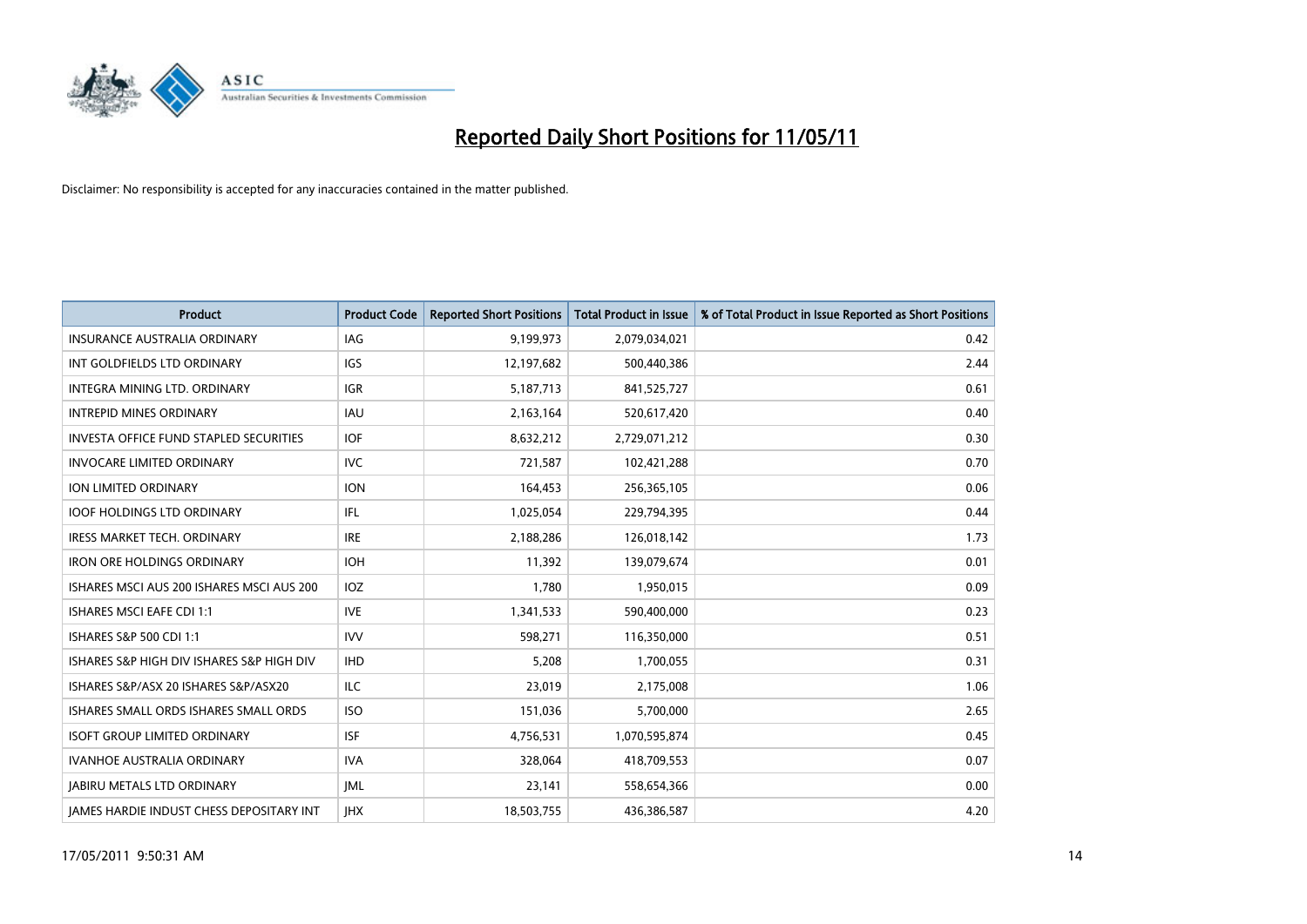

| <b>Product</b>                        | <b>Product Code</b> | <b>Reported Short Positions</b> | <b>Total Product in Issue</b> | % of Total Product in Issue Reported as Short Positions |
|---------------------------------------|---------------------|---------------------------------|-------------------------------|---------------------------------------------------------|
| <b>JAMESON RESOURCES ORDINARY</b>     | <b>JAL</b>          | 1,600,000                       | 95,828,865                    | 1.67                                                    |
| <b>IB HI-FI LIMITED ORDINARY</b>      | <b>IBH</b>          | 8,093,843                       | 109,364,105                   | 7.37                                                    |
| <b>KAGARA LTD ORDINARY</b>            | KZL                 | 7,698,658                       | 708,583,835                   | 1.08                                                    |
| KANGAROO RES LTD ORDINARY             | <b>KRL</b>          | 600,000                         | 1,129,430,012                 | 0.05                                                    |
| KAROON GAS AUSTRALIA ORDINARY         | <b>KAR</b>          | 998,987                         | 221,420,769                   | 0.46                                                    |
| KASBAH RESOURCES ORDINARY             | <b>KAS</b>          | 69,063                          | 364,262,596                   | 0.02                                                    |
| KATHMANDU HOLD LTD ORDINARY           | <b>KMD</b>          | 935,082                         | 200,000,000                   | 0.45                                                    |
| <b>KEYBRIDGE CAPITAL ORDINARY</b>     | <b>KBC</b>          | 5,999                           | 172,070,564                   | 0.00                                                    |
| KIMBERLEY METALS LTD ORDINARY         | <b>KBL</b>          | 1,821                           | 161,976,319                   | 0.00                                                    |
| KINGSGATE CONSOLID, ORDINARY          | <b>KCN</b>          | 2,295,848                       | 135,221,250                   | 1.69                                                    |
| KINGSROSE MINING LTD ORDINARY         | <b>KRM</b>          | 23,419                          | 263,130,366                   | 0.00                                                    |
| LEIGHTON HOLDINGS ORDINARY            | LEI                 | 8,712,916                       | 325,663,190                   | 2.63                                                    |
| LEND LEASE GROUP UNIT/ORD STAPLED     | LLC                 | 4,056,377                       | 570,915,669                   | 0.68                                                    |
| LINC ENERGY LTD ORDINARY              | <b>LNC</b>          | 6,308,587                       | 503,418,900                   | 1.24                                                    |
| LIQUEFIED NATURAL ORDINARY            | <b>LNG</b>          | 267.190                         | 214,099,015                   | 0.12                                                    |
| LYNAS CORPORATION ORDINARY            | <b>LYC</b>          | 31,489,636                      | 1,690,819,142                 | 1.87                                                    |
| M2 TELECOMMUNICATION ORDINARY         | <b>MTU</b>          | 590                             | 123,616,285                   | 0.00                                                    |
| MACARTHUR COAL ORDINARY               | <b>MCC</b>          | 3,610,908                       | 302,092,343                   | 1.19                                                    |
| <b>MACMAHON HOLDINGS ORDINARY</b>     | <b>MAH</b>          | 9,125,174                       | 733,711,705                   | 1.24                                                    |
| MACO ATLAS ROADS GRP ORDINARY STAPLED | <b>MOA</b>          | 5,686,676                       | 452,345,907                   | 1.26                                                    |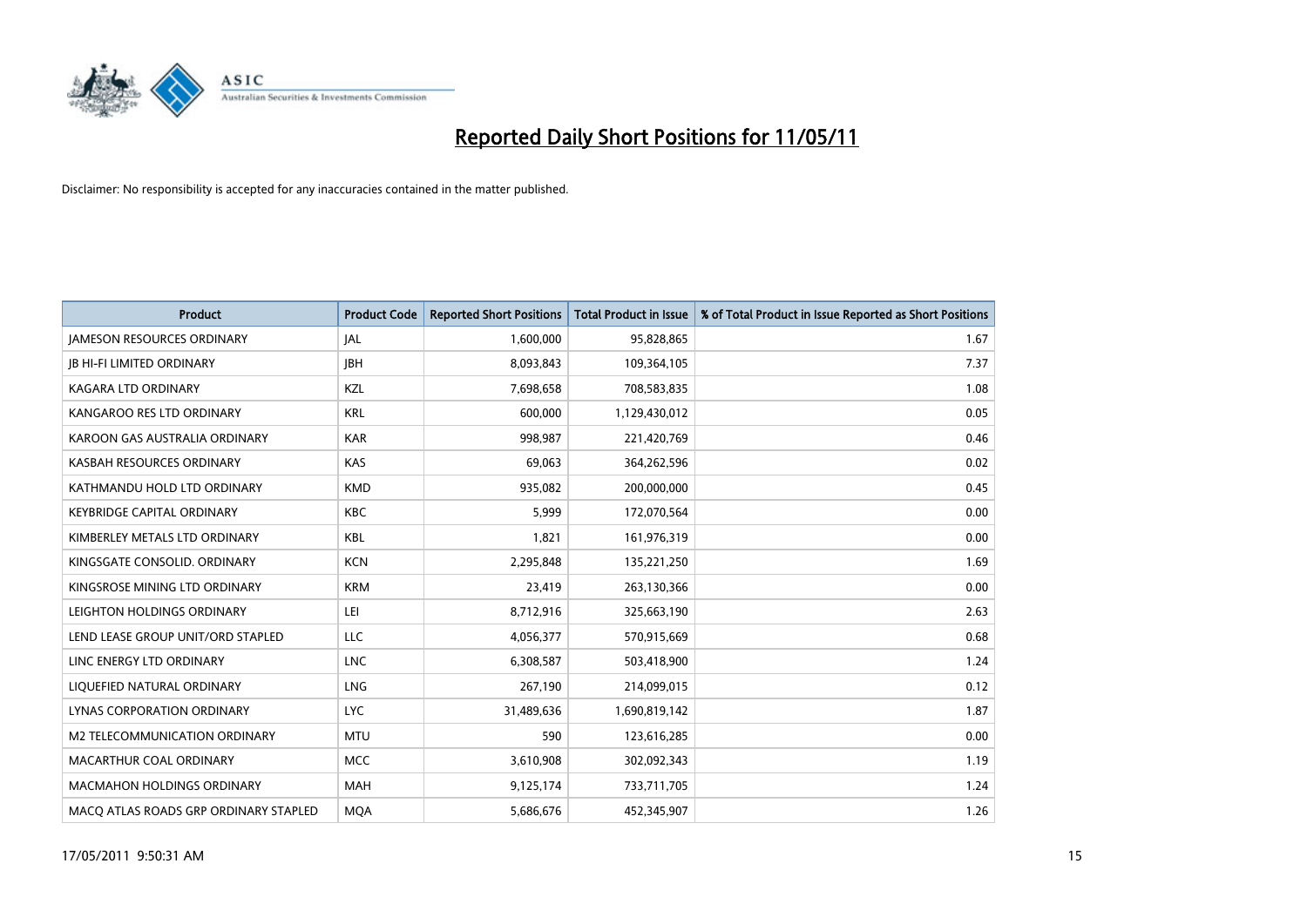

| <b>Product</b>                       | <b>Product Code</b> | <b>Reported Short Positions</b> | <b>Total Product in Issue</b> | % of Total Product in Issue Reported as Short Positions |
|--------------------------------------|---------------------|---------------------------------|-------------------------------|---------------------------------------------------------|
| MACQUARIE GROUP LTD ORDINARY         | <b>MQG</b>          | 2,628,304                       | 346,814,961                   | 0.74                                                    |
| MAGMA METALS LTD. ORDINARY           | <b>MMW</b>          | 9,500                           | 223,351,923                   | 0.00                                                    |
| <b>MANTRA RESOURCES ORDINARY</b>     | <b>MRU</b>          | 98.550                          | 135,326,194                   | 0.06                                                    |
| MAP GROUP STAPLED US PROHIBIT.       | <b>MAP</b>          | 4,069,466                       | 1,861,210,782                 | 0.22                                                    |
| <b>MARENGO MINING ORDINARY</b>       | <b>MGO</b>          | 13,301                          | 995,068,613                   | 0.00                                                    |
| MARYBOROUGH SUGAR ORDINARY           | <b>MSF</b>          | 25,074                          | 69,165,378                    | 0.04                                                    |
| <b>MATRIX C &amp; E LTD ORDINARY</b> | <b>MCE</b>          | 162,306                         | 76,514,098                    | 0.20                                                    |
| MCMILLAN SHAKESPEARE ORDINARY        | <b>MMS</b>          | 52,461                          | 68,067,560                    | 0.07                                                    |
| <b>MCPHERSON'S LTD ORDINARY</b>      | <b>MCP</b>          | 216,965                         | 72,401,758                    | 0.30                                                    |
| MEDUSA MINING LTD ORDINARY           | <b>MML</b>          | 2,129,647                       | 188,233,911                   | 1.12                                                    |
| MELBOURNE IT LIMITED ORDINARY        | <b>MLB</b>          | 180,616                         | 80,662,621                    | 0.23                                                    |
| MEO AUSTRALIA LTD ORDINARY           | <b>MEO</b>          | 5,517,866                       | 539,913,260                   | 1.01                                                    |
| MERMAID MARINE ORDINARY              | <b>MRM</b>          | 1,183,402                       | 215,066,086                   | 0.54                                                    |
| MESOBLAST LIMITED ORDINARY           | <b>MSB</b>          | 1,970,880                       | 279,733,562                   | 0.70                                                    |
| METALS X LIMITED ORDINARY            | <b>MLX</b>          | 326,940                         | 1,365,661,782                 | 0.03                                                    |
| METCASH LIMITED ORDINARY             | <b>MTS</b>          | 18,785,238                      | 768,853,644                   | 2.41                                                    |
| METGASCO LIMITED ORDINARY            | <b>MEL</b>          | 235,435                         | 252,710,972                   | 0.09                                                    |
| METMINCO LIMITED ORDINARY            | <b>MNC</b>          | 3,444,055                       | 1,377,720,365                 | 0.25                                                    |
| MHM METALS LIMITED ORDINARY          | <b>MHM</b>          | 13,857                          | 101,415,410                   | 0.01                                                    |
| MICLYN EXP OFFSHR ORDINARY           | <b>MIO</b>          | 494,763                         | 274,618,684                   | 0.17                                                    |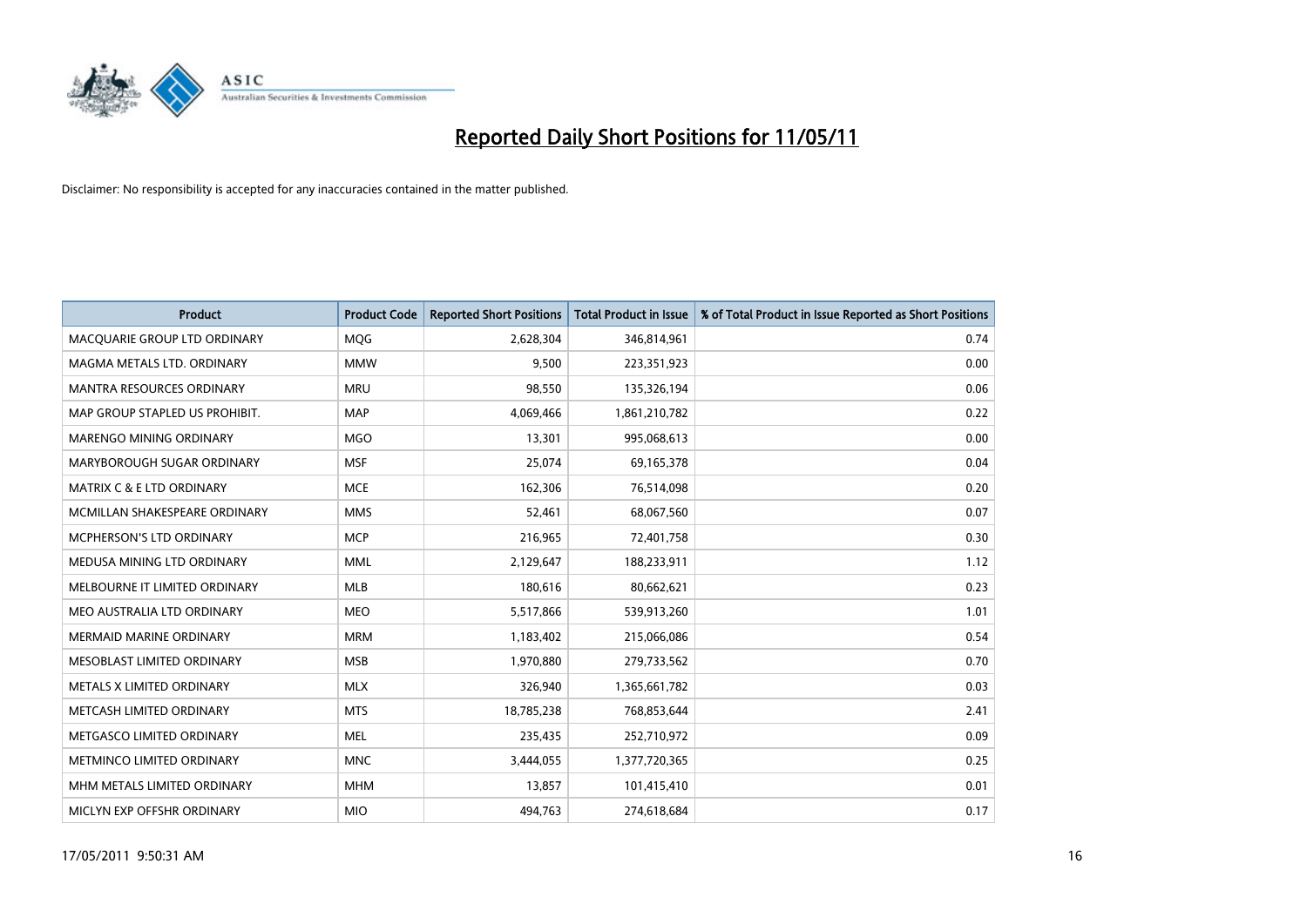

| <b>Product</b>                    | <b>Product Code</b> | <b>Reported Short Positions</b> | Total Product in Issue | % of Total Product in Issue Reported as Short Positions |
|-----------------------------------|---------------------|---------------------------------|------------------------|---------------------------------------------------------|
| MINARA RESOURCES ORDINARY         | <b>MRE</b>          | 8,593,764                       | 1,169,424,487          | 0.73                                                    |
| MINCOR RESOURCES NL ORDINARY      | <b>MCR</b>          | 995,510                         | 200,608,804            | 0.49                                                    |
| MINEMAKERS LIMITED ORDINARY       | <b>MAK</b>          | 71,627                          | 227,003,950            | 0.03                                                    |
| MINERAL DEPOSITS ORDINARY         | <b>MDL</b>          | 255,051                         | 60,768,582             | 0.41                                                    |
| MINERAL RESOURCES, ORDINARY       | <b>MIN</b>          | 563,984                         | 169,123,017            | 0.33                                                    |
| MIRABELA NICKEL LTD ORDINARY      | <b>MBN</b>          | 12,444,289                      | 491,561,237            | 2.52                                                    |
| MIRVAC GROUP STAPLED SECURITIES   | <b>MGR</b>          | 19,279,699                      | 3,416,924,188          | 0.54                                                    |
| MOLOPO ENERGY LTD ORDINARY        | <b>MPO</b>          | 999,510                         | 250,972,584            | 0.39                                                    |
| MONADELPHOUS GROUP ORDINARY       | <b>MND</b>          | 579,115                         | 87,576,827             | 0.66                                                    |
| MONTEZUMA MINING CO. ORDINARY     | <b>MZM</b>          |                                 | 48,370,645             | 0.00                                                    |
| MOUNT GIBSON IRON ORDINARY        | <b>MGX</b>          | 5,847,336                       | 1,082,570,693          | 0.52                                                    |
| MULTIPLEX SITES SITES             | <b>MXUPA</b>        | 36                              | 4,500,000              | 0.00                                                    |
| MURCHISON METALS LTD ORDINARY     | <b>MMX</b>          | 13,839,568                      | 435,884,268            | 3.17                                                    |
| <b>MYER HOLDINGS LTD ORDINARY</b> | <b>MYR</b>          | 12,826,198                      | 582,947,884            | 2.20                                                    |
| <b>MYSTATE LIMITED ORDINARY</b>   | <b>MYS</b>          | 1,400                           | 67,439,158             | 0.00                                                    |
| NATIONAL AUST. BANK ORDINARY      | <b>NAB</b>          | 17,028,533                      | 2,169,658,383          | 0.75                                                    |
| NATURAL FUEL LIMITED ORDINARY     | <b>NFL</b>          |                                 | 721,912                | 0.00                                                    |
| NAVIGATOR RESOURCES ORDINARY      | <b>NAV</b>          | 20,000                          | 465,783,127            | 0.00                                                    |
| NAVITAS LIMITED ORDINARY          | <b>NVT</b>          | 2,425,815                       | 369,358,564            | 0.65                                                    |
| NEPTUNE MARINE ORDINARY           | <b>NMS</b>          | 700,073                         | 1,747,612,299          | 0.04                                                    |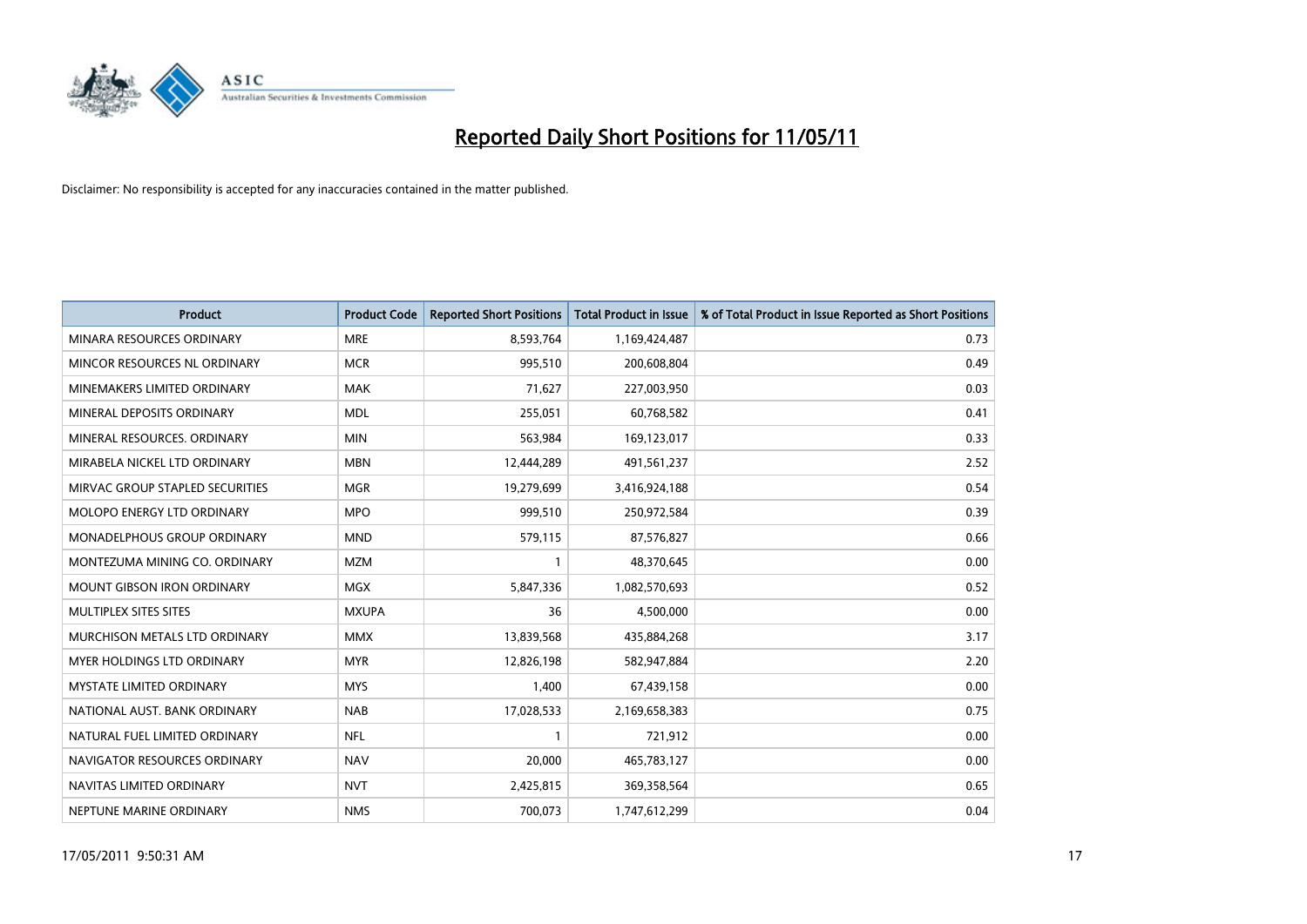

| <b>Product</b>                        | <b>Product Code</b> | <b>Reported Short Positions</b> | <b>Total Product in Issue</b> | % of Total Product in Issue Reported as Short Positions |
|---------------------------------------|---------------------|---------------------------------|-------------------------------|---------------------------------------------------------|
| NEW HOPE CORPORATION ORDINARY         | <b>NHC</b>          | 699,929                         | 830,230,549                   | 0.08                                                    |
| NEWCREST MINING ORDINARY              | <b>NCM</b>          | 3,206,318                       | 765,407,334                   | 0.42                                                    |
| NEWS CORP A NON-VOTING CDI            | <b>NWSLV</b>        | 774,355                         | 1,829,766,838                 | 0.04                                                    |
| NEWS CORP B VOTING CDI                | <b>NWS</b>          | 2,371,983                       | 798,520,953                   | 0.29                                                    |
| NEXBIS LIMITED ORDINARY               | <b>NBS</b>          | 63,733                          | 798,356,704                   | 0.01                                                    |
| NEXUS ENERGY LIMITED ORDINARY         | <b>NXS</b>          | 24,350,307                      | 1,162,462,245                 | 2.09                                                    |
| NIB HOLDINGS LIMITED ORDINARY         | <b>NHF</b>          | 271,584                         | 466,765,752                   | 0.06                                                    |
| NICK SCALI LIMITED ORDINARY           | <b>NCK</b>          | 39,246                          | 81,000,000                    | 0.04                                                    |
| NIDO PETROLEUM ORDINARY               | <b>NDO</b>          | 778,387                         | 1,373,822,119                 | 0.05                                                    |
| NKWE PLATINUM 10C US COMMON           | <b>NKP</b>          | 196,234                         | 559,651,184                   | 0.04                                                    |
| NOBLE MINERAL RES ORDINARY            | <b>NMG</b>          | 702,837                         | 382,882,880                   | 0.19                                                    |
| NORTHERN CREST ORDINARY               | <b>NOC</b>          | 24,345                          | 133,484,723                   | 0.02                                                    |
| NORTHERN IRON LTD ORDINARY            | <b>NFE</b>          | 1,013,668                       | 336,084,863                   | 0.30                                                    |
| NRW HOLDINGS LIMITED ORDINARY         | <b>NWH</b>          | 408,662                         | 276,770,445                   | 0.14                                                    |
| NSL CONSOLIDATED LTD ORDINARY         | <b>NSL</b>          | 101,269                         | 270,661,373                   | 0.03                                                    |
| NUFARM LIMITED ORDINARY               | <b>NUF</b>          | 5,937,662                       | 261,833,005                   | 2.25                                                    |
| OAKS HOTELS & RESORT ORDINARY         | <b>OAK</b>          | 1,080                           | 173,831,898                   | 0.00                                                    |
| OAKTON LIMITED ORDINARY               | <b>OKN</b>          | 647,002                         | 93,800,235                    | 0.70                                                    |
| OCEANAGOLD CORP. CHESS DEPOSITARY INT | <b>OGC</b>          | 1,425,168                       | 262,180,388                   | 0.54                                                    |
| OCEANIA CAPITAL LTD ORDINARY          | <b>OCP</b>          | 2,500                           | 91,921,295                    | 0.00                                                    |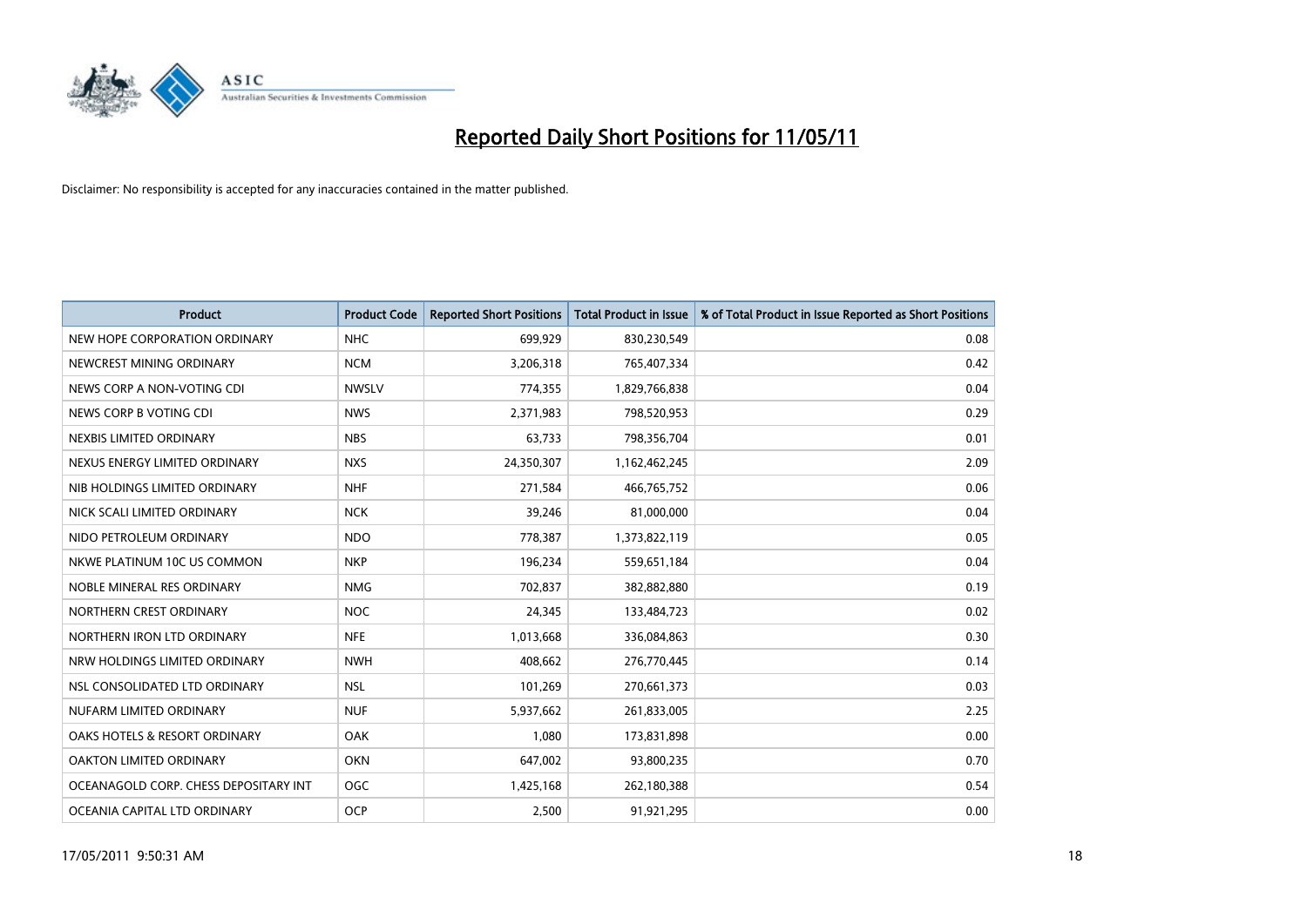

| <b>Product</b>                 | <b>Product Code</b> | <b>Reported Short Positions</b> | <b>Total Product in Issue</b> | % of Total Product in Issue Reported as Short Positions |
|--------------------------------|---------------------|---------------------------------|-------------------------------|---------------------------------------------------------|
| OIL SEARCH LTD ORDINARY        | <b>OSH</b>          | 11,972,553                      | 1,320,648,378                 | 0.91                                                    |
| <b>OILEX LTD ORDINARY</b>      | <b>OEX</b>          | 63.746                          | 253,274,885                   | 0.03                                                    |
| OM HOLDINGS LIMITED ORDINARY   | <b>OMH</b>          | 6,374,095                       | 504,105,150                   | 1.27                                                    |
| ONESTEEL LIMITED ORDINARY      | OST                 | 15,109,391                      | 1,338,106,652                 | 1.12                                                    |
| ORICA LIMITED ORDINARY         | ORI                 | 3,273,110                       | 363,223,767                   | 0.87                                                    |
| ORIGIN ENERGY ORDINARY         | <b>ORG</b>          | 2,792,129                       | 1,064,379,759                 | 0.24                                                    |
| OROCOBRE LIMITED ORDINARY      | <b>ORE</b>          | 74,426                          | 102,813,894                   | 0.07                                                    |
| OROTONGROUP LIMITED ORDINARY   | <b>ORL</b>          | 23,443                          | 40,880,902                    | 0.06                                                    |
| OTTO ENERGY LIMITED ORDINARY   | <b>OEL</b>          | 109,204                         | 1,134,540,071                 | 0.01                                                    |
| OZ MINERALS ORDINARY           | OZL                 | 23, 161, 955                    | 3,238,546,504                 | 0.69                                                    |
| <b>PACIFIC BRANDS ORDINARY</b> | <b>PBG</b>          | 8,571,954                       | 931,386,248                   | 0.91                                                    |
| PALADIN ENERGY LTD ORDINARY    | <b>PDN</b>          | 13,446,376                      | 777,698,217                   | 1.71                                                    |
| PANAUST LIMITED ORDINARY       | <b>PNA</b>          | 16,417,745                      | 2,965,008,426                 | 0.55                                                    |
| PANORAMIC RESOURCES ORDINARY   | PAN                 | 874,875                         | 207,050,710                   | 0.42                                                    |
| PAPERLINX LIMITED ORDINARY     | <b>PPX</b>          | 18,343,211                      | 603,580,761                   | 3.03                                                    |
| PAPILLON RES LTD ORDINARY      | PIR                 | 44,623                          | 190,812,855                   | 0.02                                                    |
| PATTIES FOODS LTD ORDINARY     | PFL                 |                                 | 138,989,223                   | 0.00                                                    |
| PEET LIMITED ORDINARY          | <b>PPC</b>          | 92,807                          | 303,854,244                   | 0.03                                                    |
| PENINSULA ENERGY LTD ORDINARY  | <b>PEN</b>          | 5,000                           | 2,087,215,700                 | 0.00                                                    |
| PERILYA LIMITED ORDINARY       | PEM                 | 483.147                         | 526,075,563                   | 0.10                                                    |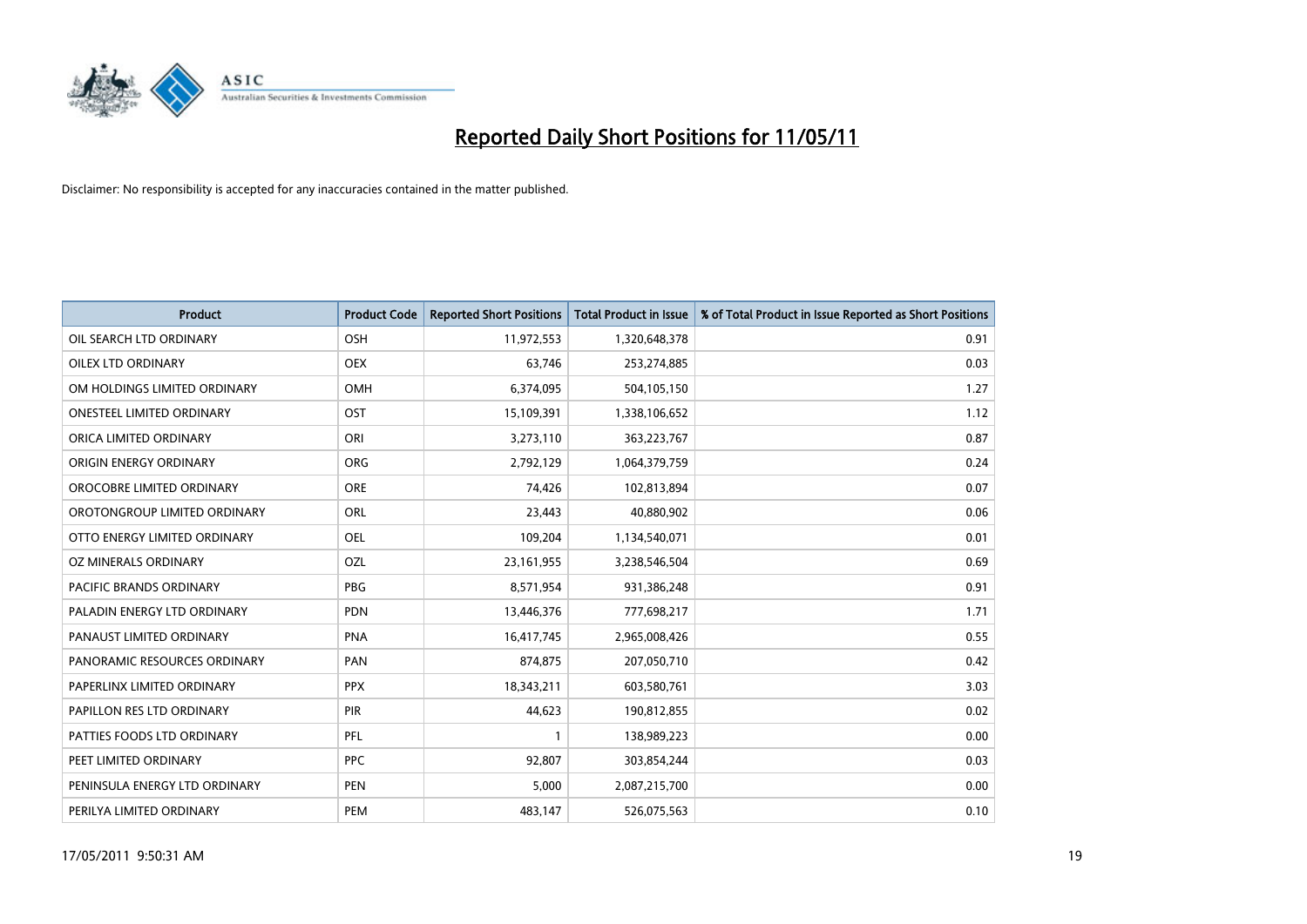

| <b>Product</b>                       | <b>Product Code</b> | <b>Reported Short Positions</b> | <b>Total Product in Issue</b> | % of Total Product in Issue Reported as Short Positions |
|--------------------------------------|---------------------|---------------------------------|-------------------------------|---------------------------------------------------------|
| PERPETUAL LIMITED ORDINARY           | PPT                 | 2,434,490                       | 44,669,352                    | 5.45                                                    |
| PERSEUS MINING LTD ORDINARY          | PRU                 | 3,833,545                       | 424,017,088                   | 0.89                                                    |
| PETSEC ENERGY ORDINARY               | <b>PSA</b>          | 223,332                         | 231,283,622                   | 0.10                                                    |
| PHARMAXIS LTD ORDINARY               | <b>PXS</b>          | 1,030,852                       | 228,290,309                   | 0.44                                                    |
| PHOTON GROUP LTD ORDINARY            | <b>PGA</b>          | 250,510                         | 1,540,886,866                 | 0.02                                                    |
| PLATINUM ASSET ORDINARY              | <b>PTM</b>          | 6,631,700                       | 561,347,878                   | 1.17                                                    |
| PLATINUM AUSTRALIA ORDINARY          | PLA                 | 5,161,000                       | 392,430,039                   | 1.32                                                    |
| PLATINUM CAPITAL LTD ORDINARY        | <b>PMC</b>          |                                 | 164,959,410                   | 0.00                                                    |
| PMP LIMITED ORDINARY                 | <b>PMP</b>          | 48,366                          | 332,676,960                   | 0.01                                                    |
| PORT BOUVARD LIMITED ORDINARY        | PBD                 | 6,754                           | 593,868,295                   | 0.00                                                    |
| PRANA BIOTECHNOLOGY ORDINARY         | PBT                 | 526,750                         | 269,292,203                   | 0.20                                                    |
| PREMIER INVESTMENTS ORDINARY         | <b>PMV</b>          | 619,218                         | 155,062,831                   | 0.40                                                    |
| PRIMA BIOMED LTD ORDINARY            | PRR                 | 198,911                         | 813,622,746                   | 0.02                                                    |
| PRIMARY HEALTH CARE ORDINARY         | PRY                 | 9,138,843                       | 497,349,803                   | 1.83                                                    |
| PRIME INFR GROUP. STAPLED SECURITIES | PIH                 | 308,735                         | 351,776,795                   | 0.09                                                    |
| PRIME MEDIA GRP LTD ORDINARY         | <b>PRT</b>          | 14,825                          | 366,330,303                   | 0.00                                                    |
| PROGEN PHARMACEUTIC ORDINARY         | PGL                 | 151,596                         | 24,709,097                    | 0.61                                                    |
| PROGRAMMED ORDINARY                  | <b>PRG</b>          | 418,902                         | 118,169,908                   | 0.34                                                    |
| PSIVIDA CORP CDI 1:1                 | <b>PVA</b>          | 6,878                           | 8,891,730                     | 0.08                                                    |
| <b>QANTAS AIRWAYS ORDINARY</b>       | QAN                 | 37,252,612                      | 2,265,123,620                 | 1.63                                                    |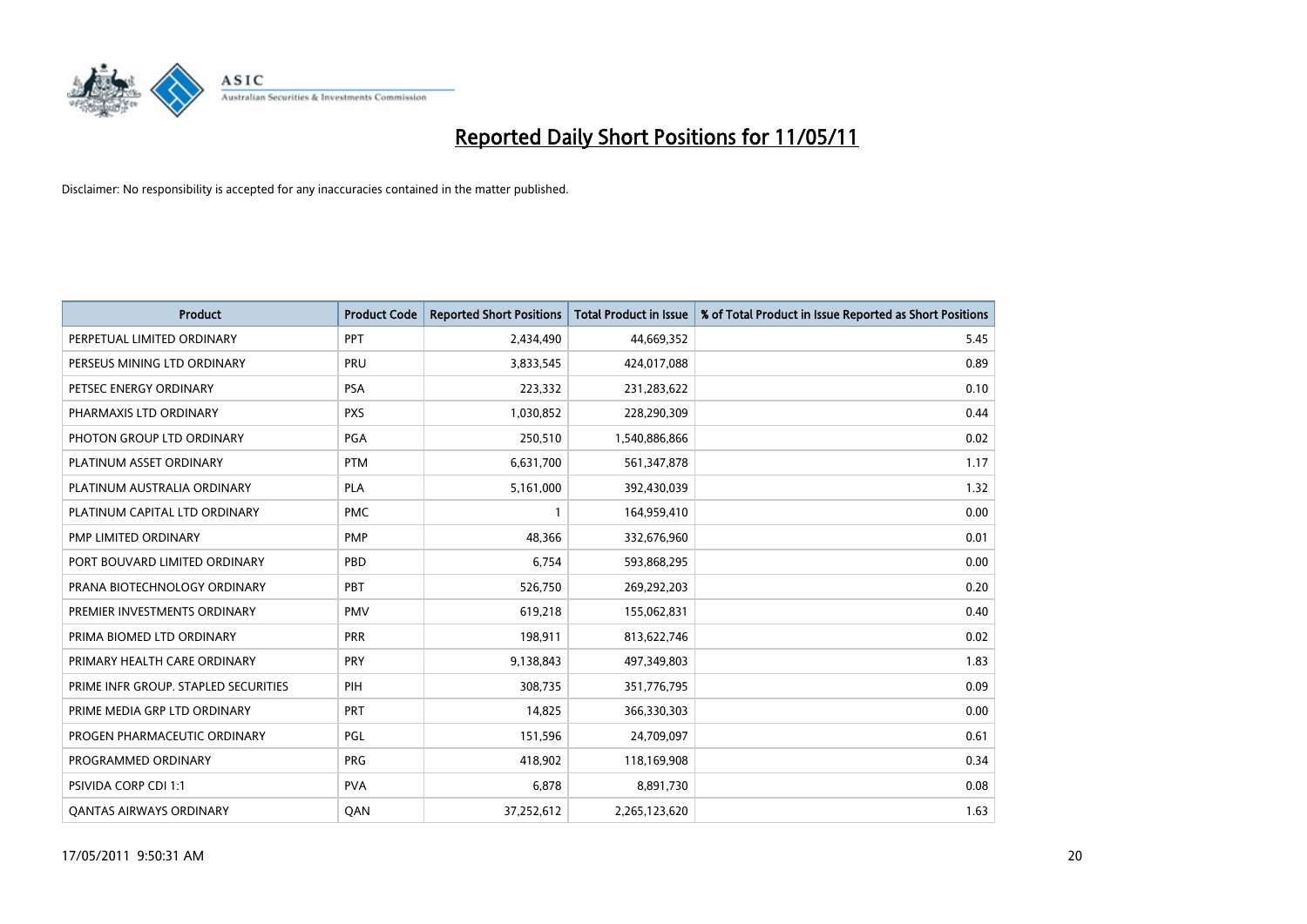

| <b>Product</b>                       | <b>Product Code</b> | <b>Reported Short Positions</b> | <b>Total Product in Issue</b> | % of Total Product in Issue Reported as Short Positions |
|--------------------------------------|---------------------|---------------------------------|-------------------------------|---------------------------------------------------------|
| OBE INSURANCE GROUP ORDINARY         | OBE                 | 17,119,730                      | 1,092,653,182                 | 1.56                                                    |
| OR NATIONAL LIMITED ORDINARY         | <b>ORN</b>          | 18,819,307                      | 2,440,000,000                 | 0.77                                                    |
| <b>QUBE LOGISTICS ORDINARY UNITS</b> | QUB                 | 18,365,550                      | 610,839,329                   | 3.01                                                    |
| RAMELIUS RESOURCES ORDINARY          | <b>RMS</b>          | 156,349                         | 291,658,795                   | 0.05                                                    |
| RAMSAY HEALTH CARE ORDINARY          | <b>RHC</b>          | 2,176,751                       | 202,081,252                   | 1.06                                                    |
| <b>RCR TOMLINSON ORDINARY</b>        | <b>RCR</b>          | 68,067                          | 131,897,672                   | 0.05                                                    |
| <b>REA GROUP ORDINARY</b>            | <b>REA</b>          | 84,544                          | 130,401,680                   | 0.05                                                    |
| RECKON LIMITED ORDINARY              | <b>RKN</b>          | 181                             | 133,384,060                   | 0.00                                                    |
| RED FORK ENERGY ORDINARY             | <b>RFE</b>          | 7,696                           | 246,979,853                   | 0.00                                                    |
| REED RESOURCES LTD ORDINARY          | <b>RDR</b>          | 400,252                         | 262,237,201                   | 0.15                                                    |
| <b>REGIS RESOURCES ORDINARY</b>      | <b>RRL</b>          | 2,207,634                       | 431,217,041                   | 0.51                                                    |
| RESMED INC CDI 10:1                  | <b>RMD</b>          | 12,065,070                      | 1,534,676,730                 | 0.76                                                    |
| <b>RESOLUTE MINING ORDINARY</b>      | <b>RSG</b>          | 4,459,121                       | 467,618,520                   | 0.95                                                    |
| <b>RESOURCE GENERATION ORDINARY</b>  | <b>RES</b>          | 214,311                         | 250,200,530                   | 0.08                                                    |
| REVERSE CORP LIMITED ORDINARY        | <b>REF</b>          | 25,141                          | 92,382,175                    | 0.03                                                    |
| REX MINERALS LIMITED ORDINARY        | <b>RXM</b>          | 260,303                         | 151,438,879                   | 0.16                                                    |
| <b>RHG LIMITED ORDINARY</b>          | <b>RHG</b>          | 258,126                         | 318,745,978                   | 0.07                                                    |
| RIDLEY CORPORATION ORDINARY          | <b>RIC</b>          | 800,095                         | 307,817,071                   | 0.27                                                    |
| RIO TINTO LIMITED ORDINARY           | <b>RIO</b>          | 14,962,974                      | 435,758,720                   | 3.40                                                    |
| RIVERCITY MOTORWAY STAPLED           | <b>RCY</b>          | 132,000                         | 957,010,115                   | 0.01                                                    |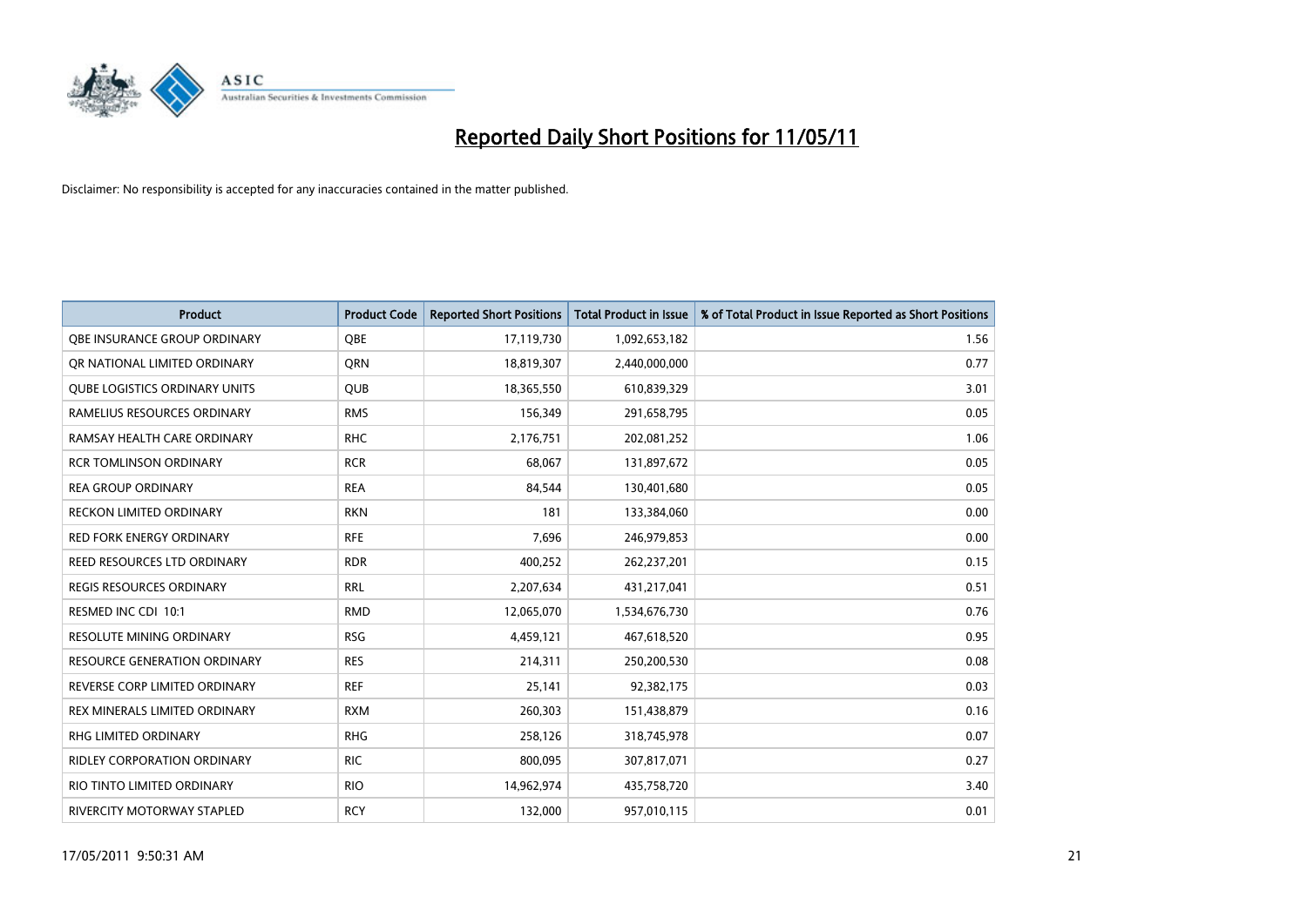

| <b>Product</b>                | <b>Product Code</b> | <b>Reported Short Positions</b> | Total Product in Issue | % of Total Product in Issue Reported as Short Positions |
|-------------------------------|---------------------|---------------------------------|------------------------|---------------------------------------------------------|
| RIVERSDALE MINING ORDINARY    | <b>RIV</b>          | 9,060                           | 244,431,186            | 0.00                                                    |
| ROBUST RESOURCES ORDINARY     | <b>ROL</b>          | 1,129,416                       | 84,944,097             | 1.33                                                    |
| ROC OIL COMPANY ORDINARY      | <b>ROC</b>          | 6,420,456                       | 713,154,560            | 0.89                                                    |
| SAI GLOBAL LIMITED ORDINARY   | SAI                 | 250,448                         | 199,552,155            | 0.12                                                    |
| SALMAT LIMITED ORDINARY       | <b>SLM</b>          | 144,481                         | 159,775,299            | 0.09                                                    |
| SAMSON OIL & GAS LTD ORDINARY | SSN                 | 3,122,995                       | 1,727,080,909          | 0.18                                                    |
| SANDFIRE RESOURCES ORDINARY   | <b>SFR</b>          | 2,044,377                       | 148,384,969            | 1.35                                                    |
| <b>SANTOS LTD ORDINARY</b>    | <b>STO</b>          | 5,381,281                       | 877,955,664            | 0.59                                                    |
| SARACEN MINERAL ORDINARY      | SAR                 | 474,007                         | 492,151,415            | 0.10                                                    |
| SEDGMAN LIMITED ORDINARY      | <b>SDM</b>          | 372,664                         | 209,752,689            | 0.17                                                    |
| SEEK LIMITED ORDINARY         | <b>SEK</b>          | 8,434,589                       | 336,584,488            | 2.50                                                    |
| SELECT HARVESTS ORDINARY      | <b>SHV</b>          | 58,947                          | 56,226,960             | 0.11                                                    |
| SENETAS CORPORATION ORDINARY  | <b>SEN</b>          | 756,999                         | 463,105,195            | 0.16                                                    |
| SENEX ENERGY LIMITED ORDINARY | SXY                 | 117,339                         | 744,320,231            | 0.02                                                    |
| SERVCORP LIMITED ORDINARY     | SRV                 | 67,651                          | 98,440,807             | 0.07                                                    |
| SERVICE STREAM ORDINARY       | <b>SSM</b>          | 344,663                         | 283,418,867            | 0.12                                                    |
| SEVEN GROUP HOLDINGS ORDINARY | <b>SVW</b>          | 944,509                         | 305,910,281            | 0.29                                                    |
| SEVEN WEST MEDIA LTD ORDINARY | <b>SWM</b>          | 5,572,951                       | 610,327,899            | 0.91                                                    |
| SIGMA PHARMACEUTICAL ORDINARY | SIP                 | 18,022,110                      | 1,178,626,572          | 1.50                                                    |
| SIGNATURE METALS LTD ORDINARY | <b>SBL</b>          | 383.956                         | 2,351,804,534          | 0.02                                                    |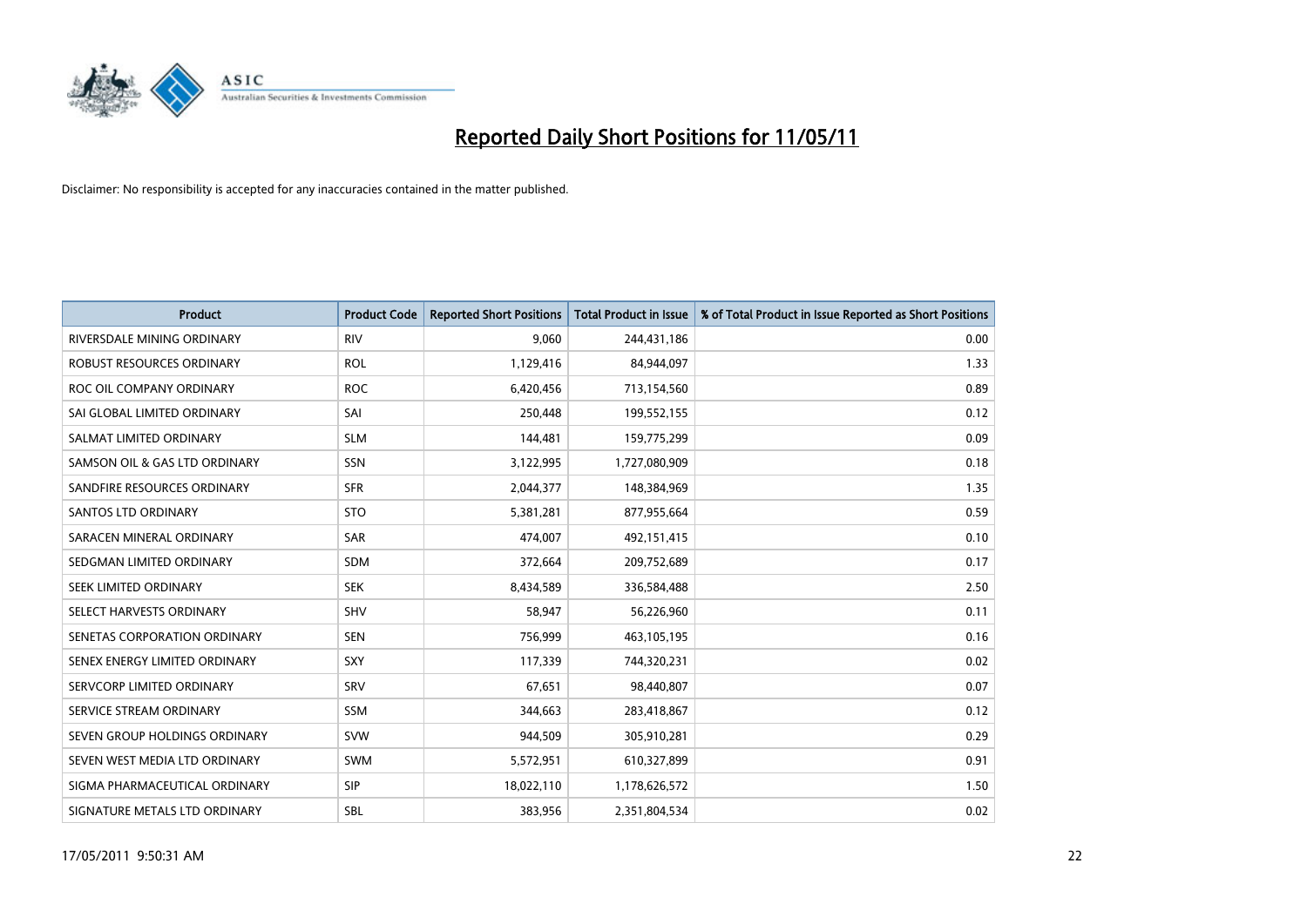

| <b>Product</b>                           | <b>Product Code</b> | <b>Reported Short Positions</b> | <b>Total Product in Issue</b> | % of Total Product in Issue Reported as Short Positions |
|------------------------------------------|---------------------|---------------------------------|-------------------------------|---------------------------------------------------------|
| SILEX SYSTEMS ORDINARY                   | <b>SLX</b>          | 464,148                         | 170,128,997                   | 0.26                                                    |
| SILVER LAKE RESOURCE ORDINARY            | <b>SLR</b>          | 31,449                          | 178,882,838                   | 0.01                                                    |
| SIMS METAL MGMT LTD ORDINARY             | SGM                 | 3,465,410                       | 205,393,914                   | 1.71                                                    |
| SINGAPORE TELECOMM. CHESS DEPOSITARY INT | SGT                 | 5,006,042                       | 234,092,504                   | 2.16                                                    |
| SKILLED GROUP LTD ORDINARY               | <b>SKE</b>          | 93,044                          | 233,089,776                   | 0.04                                                    |
| SKY CITY ENTERTAIN, ORDINARY             | <b>SKC</b>          | 109,152                         | 576,958,340                   | 0.02                                                    |
| <b>SLATER &amp; GORDON ORDINARY</b>      | SGH                 | 6,515                           | 149,320,168                   | 0.00                                                    |
| SMS MANAGEMENT. ORDINARY                 | <b>SMX</b>          | 107,550                         | 67,661,358                    | 0.15                                                    |
| SONIC HEALTHCARE ORDINARY                | <b>SHL</b>          | 5,708,642                       | 388,429,875                   | 1.47                                                    |
| SOUL PATTINSON (W.H) ORDINARY            | SOL                 | 35,376                          | 238,640,580                   | 0.01                                                    |
| SP AUSNET STAPLED SECURITIES             | SPN                 | 5,333,304                       | 2,795,115,439                 | 0.19                                                    |
| SPARK INFRASTRUCTURE STAPLED NOTE & UNIT | SKI                 | 17,413,971                      | 1,326,734,264                 | 1.31                                                    |
| SPDR 200 FUND ETF UNITS                  | <b>STW</b>          | 8                               | 50,339,159                    | 0.00                                                    |
| SPDR SMALL ORDS ETF UNITS                | SSO                 | 20,906                          | 500,001                       | 4.18                                                    |
| SPECIALTY FASHION ORDINARY               | <b>SFH</b>          | 572,836                         | 191,686,122                   | 0.30                                                    |
| SPHERE MINERALS LTD ORDINARY             | <b>SPH</b>          | 1,582                           | 171,348,151                   | 0.00                                                    |
| SPOTLESS GROUP LTD ORDINARY              | SPT                 | 2,018,691                       | 262,766,725                   | 0.75                                                    |
| ST BARBARA LIMITED ORDINARY              | <b>SBM</b>          | 3,718,857                       | 325,615,389                   | 1.15                                                    |
| STAGING CONNECTIONS ORDINARY             | <b>STG</b>          | 2,917,189                       | 78,317,726                    | 3.72                                                    |
| STANMORE COAL LTD ORDINARY               | <b>SMR</b>          | 73,240                          | 88,270,738                    | 0.08                                                    |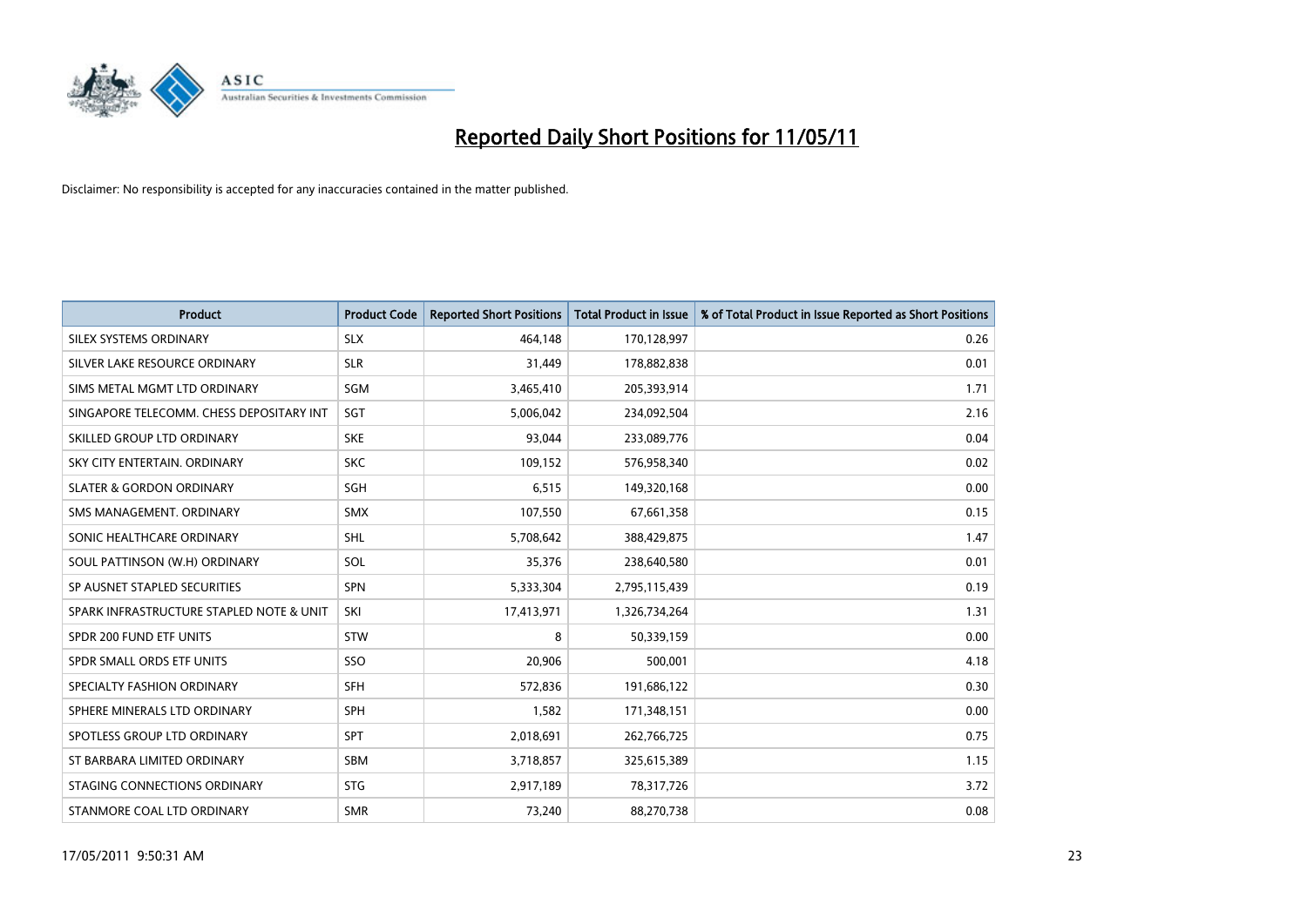

| <b>Product</b>                      | <b>Product Code</b> | <b>Reported Short Positions</b> | <b>Total Product in Issue</b> | % of Total Product in Issue Reported as Short Positions |
|-------------------------------------|---------------------|---------------------------------|-------------------------------|---------------------------------------------------------|
| STARPHARMA HOLDINGS ORDINARY        | SPL                 | 294,510                         | 247,402,721                   | 0.12                                                    |
| STH AMERICAN COR LTD ORDINARY       | SAY                 | 9,200                           | 245,846,493                   | 0.00                                                    |
| STH CRS ELECT ENGNR ORDINARY        | <b>SXE</b>          | 72,392                          | 142,678,939                   | 0.05                                                    |
| STHN CROSS MEDIA ORDINARY           | <b>SXL</b>          | 3,740,317                       | 651,086,366                   | 0.56                                                    |
| STOCKLAND UNITS/ORD STAPLED         | SGP                 | 10,004,169                      | 2,383,036,717                 | 0.41                                                    |
| STRAITS RES LTD. ORDINARY           | SRQ                 | 7,810,032                       | 324,655,749                   | 2.40                                                    |
| STW COMMUNICATIONS ORDINARY         | SGN                 | 283,653                         | 364,310,964                   | 0.07                                                    |
| SUNCORP GROUP LTD ORDINARY          | SUN                 | 8,077,127                       | 1,286,600,980                 | 0.62                                                    |
| SUNDANCE ENERGY ORDINARY            | <b>SEA</b>          | 81,760                          | 276,709,585                   | 0.03                                                    |
| SUNDANCE RESOURCES ORDINARY         | <b>SDL</b>          | 13,352,033                      | 2,870,657,168                 | 0.44                                                    |
| SUNLAND GROUP LTD ORDINARY          | <b>SDG</b>          | 13,041                          | 224,881,794                   | 0.00                                                    |
| SUPER RET REP LTD ORDINARY          | <b>SUL</b>          | 67,586                          | 130,018,739                   | 0.05                                                    |
| SWICK MINING ORDINARY               | <b>SWK</b>          | 1,548                           | 236,724,970                   | 0.00                                                    |
| SYMEX HOLDINGS ORDINARY             | SYM                 | 6,633                           | 142,481,091                   | 0.00                                                    |
| TABCORP HOLDINGS LTD ORDINARY       | <b>TAH</b>          | 3,180,371                       | 688,019,737                   | 0.44                                                    |
| <b>TALENT2 INTERNATION ORDINARY</b> | <b>TWO</b>          | 9,801                           | 142,434,450                   | 0.01                                                    |
| TALISMAN MINING ORDINARY            | <b>TLM</b>          | 3,079                           | 130,438,627                   | 0.00                                                    |
| TANAMI GOLD NL ORDINARY             | <b>TAM</b>          | 39,637                          | 260,997,677                   | 0.02                                                    |
| TAP OIL LIMITED ORDINARY            | <b>TAP</b>          | 778,084                         | 240,967,311                   | 0.32                                                    |
| TARGET ENERGY ORDINARY              | <b>TEX</b>          | 250,000                         | 249,471,966                   | 0.10                                                    |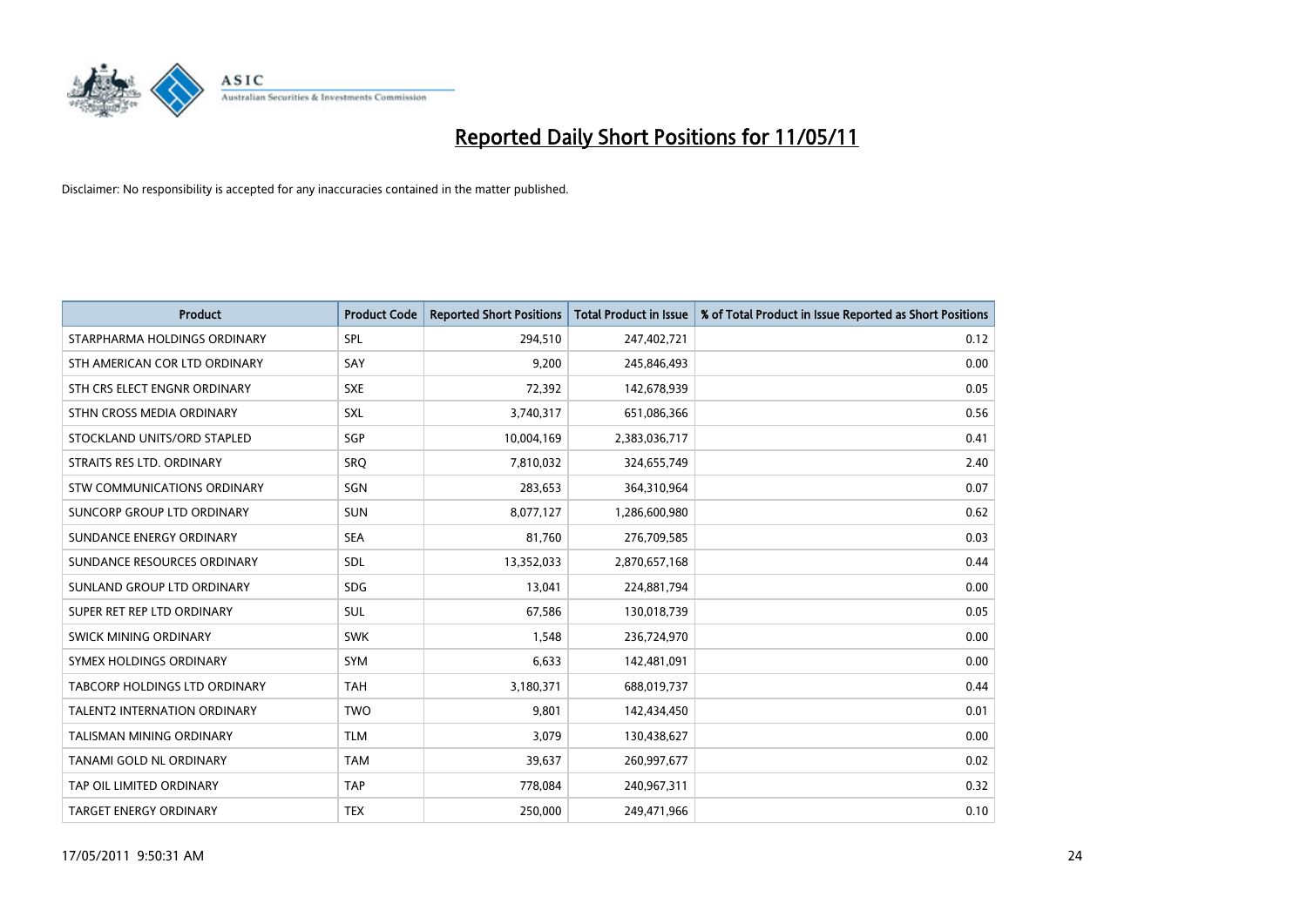

| <b>Product</b>                       | <b>Product Code</b> | <b>Reported Short Positions</b> | Total Product in Issue | % of Total Product in Issue Reported as Short Positions |
|--------------------------------------|---------------------|---------------------------------|------------------------|---------------------------------------------------------|
| <b>TASSAL GROUP LIMITED ORDINARY</b> | <b>TGR</b>          | 71,913                          | 146,304,404            | 0.04                                                    |
| <b>TATTS GROUP LTD ORDINARY</b>      | <b>TTS</b>          | 13,352,570                      | 1,318,683,208          | 1.00                                                    |
| TELECOM CORPORATION ORDINARY         | <b>TEL</b>          | 20,851,235                      | 1,924,652,813          | 1.09                                                    |
| TELSTRA CORPORATION. ORDINARY        | <b>TLS</b>          | 51,763,963                      | 12,443,074,357         | 0.42                                                    |
| TEN NETWORK HOLDINGS ORDINARY        | <b>TEN</b>          | 39,120,008                      | 1,045,236,720          | 3.73                                                    |
| TERANGA GOLD CORP CDI 1:1            | <b>TGZ</b>          | 372,943                         | 150,340,337            | 0.24                                                    |
| TFS CORPORATION LTD ORDINARY         | <b>TFC</b>          | 65,951                          | 275,789,494            | 0.02                                                    |
| THE REJECT SHOP ORDINARY             | <b>TRS</b>          | 607,968                         | 26,033,570             | 2.33                                                    |
| THOR MINING PLC CHESS DEPOSITARY     | <b>THR</b>          | 2,307                           | 222,489,120            | 0.00                                                    |
| THORN GROUP LIMITED ORDINARY         | <b>TGA</b>          | 17,251                          | 129,858,924            | 0.01                                                    |
| THUNDELARRA EXPLOR, ORDINARY         | <b>THX</b>          | 57,135                          | 153,578,927            | 0.04                                                    |
| <b>TIGER RESOURCES ORDINARY</b>      | <b>TGS</b>          | 307,188                         | 668,635,549            | 0.05                                                    |
| TIMBERCORP LIMITED ORDINARY          | <b>TIM</b>          | 90.074                          | 352,071,429            | 0.02                                                    |
| <b>TISHMAN SPEYER UNITS</b>          | <b>TSO</b>          | 111,454                         | 338,440,904            | 0.03                                                    |
| TNG LIMITED ORDINARY                 | <b>TNG</b>          | 4,321                           | 284,803,062            | 0.00                                                    |
| TOLL HOLDINGS LTD ORDINARY           | <b>TOL</b>          | 18,092,385                      | 710,128,531            | 2.53                                                    |
| TORO ENERGY LIMITED ORDINARY         | <b>TOE</b>          | 35,404                          | 964,936,676            | 0.00                                                    |
| TOWER AUSTRALIA ORDINARY             | <b>TAL</b>          | 378,875                         | 419,652,394            | 0.08                                                    |
| <b>TOWER LIMITED ORDINARY</b>        | <b>TWR</b>          | 690,119                         | 263,603,448            | 0.26                                                    |
| TOX FREE SOLUTIONS ORDINARY          | <b>TOX</b>          | 36,745                          | 92,290,500             | 0.03                                                    |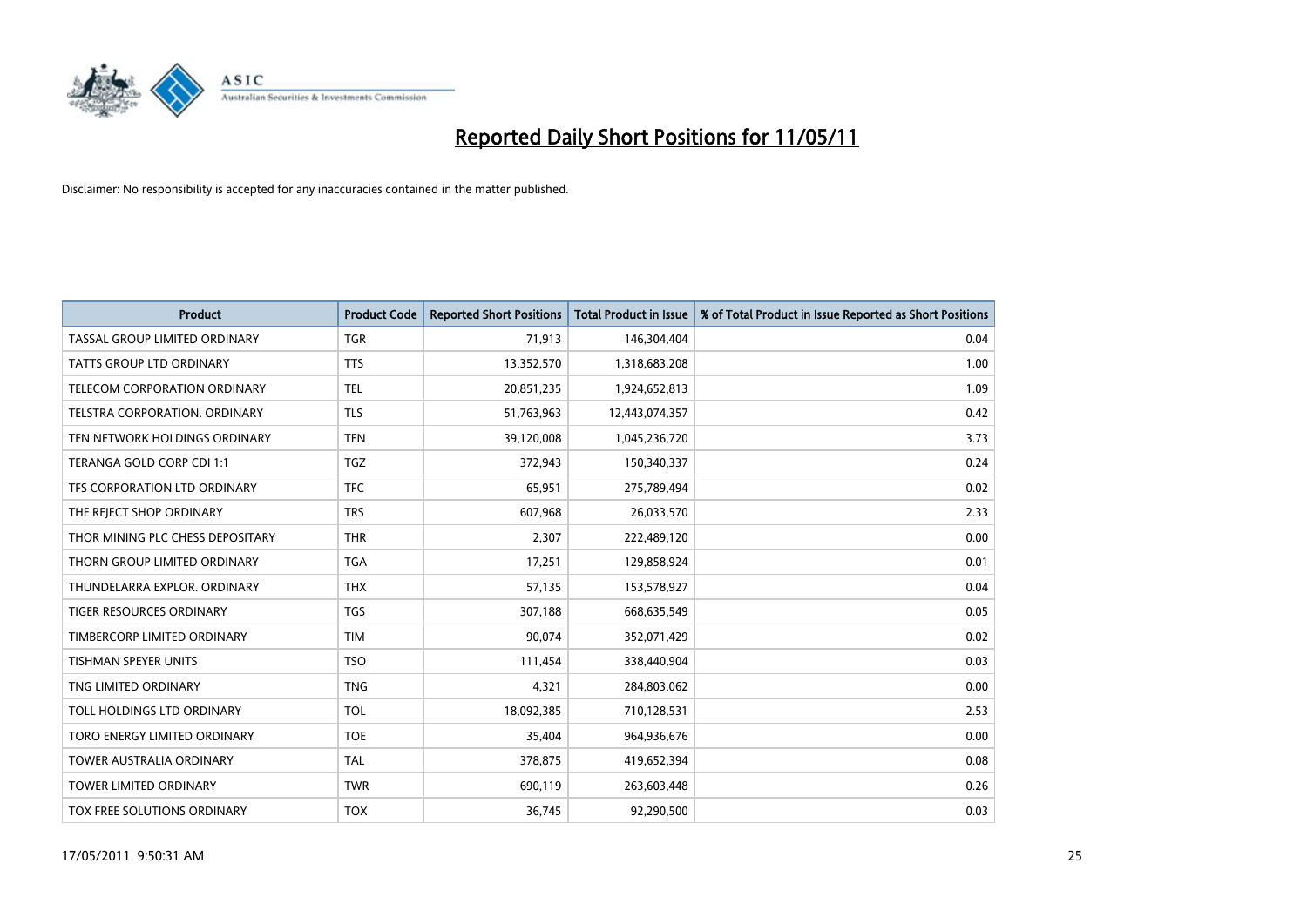

| <b>Product</b>                            | <b>Product Code</b> | <b>Reported Short Positions</b> | <b>Total Product in Issue</b> | % of Total Product in Issue Reported as Short Positions |
|-------------------------------------------|---------------------|---------------------------------|-------------------------------|---------------------------------------------------------|
| TPG TELECOM LIMITED ORDINARY              | <b>TPM</b>          | 3,757,238                       | 775,522,421                   | 0.48                                                    |
| TRANSFIELD SERV INFR STAPLED SECURITIES   | <b>TSI</b>          | 125,457                         | 438,756,421                   | 0.03                                                    |
| <b>TRANSFIELD SERVICES ORDINARY</b>       | <b>TSE</b>          | 8,431,778                       | 549,715,957                   | 1.53                                                    |
| TRANSPACIFIC INDUST. ORDINARY             | <b>TPI</b>          | 9,529,666                       | 960,638,735                   | 0.98                                                    |
| TRANSURBAN GROUP TRIPLE STAPLED SEC.      | <b>TCL</b>          | 5,191,502                       | 1,443,543,731                 | 0.35                                                    |
| TREASURY WINE ESTATE DEFERRED SETTLEMENT  | <b>TWE</b>          | 7,245,299                       | 650,000,000                   | 1.13                                                    |
| <b>TRINITY GROUP STAPLED SECURITIES</b>   | <b>TCO</b>          | 3,419                           | 203,405,927                   | 0.00                                                    |
| TROY RESOURCES NL ORDINARY                | <b>TRY</b>          | 35,294                          | 87,968,823                    | 0.04                                                    |
| UGL LIMITED ORDINARY                      | UGL                 | 5,242,135                       | 166,047,171                   | 3.14                                                    |
| UNILIFE CORPORATION CDI US PROHIBITED     | <b>UNS</b>          | 580,348                         | 273,283,389                   | 0.21                                                    |
| UXC LIMITED ORDINARY                      | <b>UXC</b>          | 45,584                          | 305,789,718                   | 0.01                                                    |
| VALAD PROPERTY GROUP STAPLED US PROHIBIT. | <b>VPG</b>          | 3,909,525                       | 115,108,116                   | 3.39                                                    |
| <b>VDM GROUP LIMITED ORDINARY</b>         | <b>VMG</b>          | 11,116                          | 193,127,749                   | 0.01                                                    |
| <b>VENTURE MINERALS ORDINARY</b>          | <b>VMS</b>          | 152,539                         | 220,943,592                   | 0.06                                                    |
| <b>VIRGIN BLUE HOLDINGS ORDINARY</b>      | <b>VBA</b>          | 40,270,284                      | 2,210,197,600                 | 1.80                                                    |
| VISION GROUP HLDGS ORDINARY               | <b>VGH</b>          | 78,000                          | 74,061,110                    | 0.11                                                    |
| VITA GROUP LTD ORDINARY                   | <b>VTG</b>          | 75,190                          | 142,499,800                   | 0.05                                                    |
| VITERRA INC CDI 1:1                       | <b>VTA</b>          | 3,828                           | 68,629,939                    | 0.01                                                    |
| <b>WATPAC LIMITED ORDINARY</b>            | <b>WTP</b>          | 37,921                          | 183,341,382                   | 0.01                                                    |
| <b>WDS LIMITED ORDINARY</b>               | <b>WDS</b>          | 701                             | 144,055,662                   | 0.00                                                    |